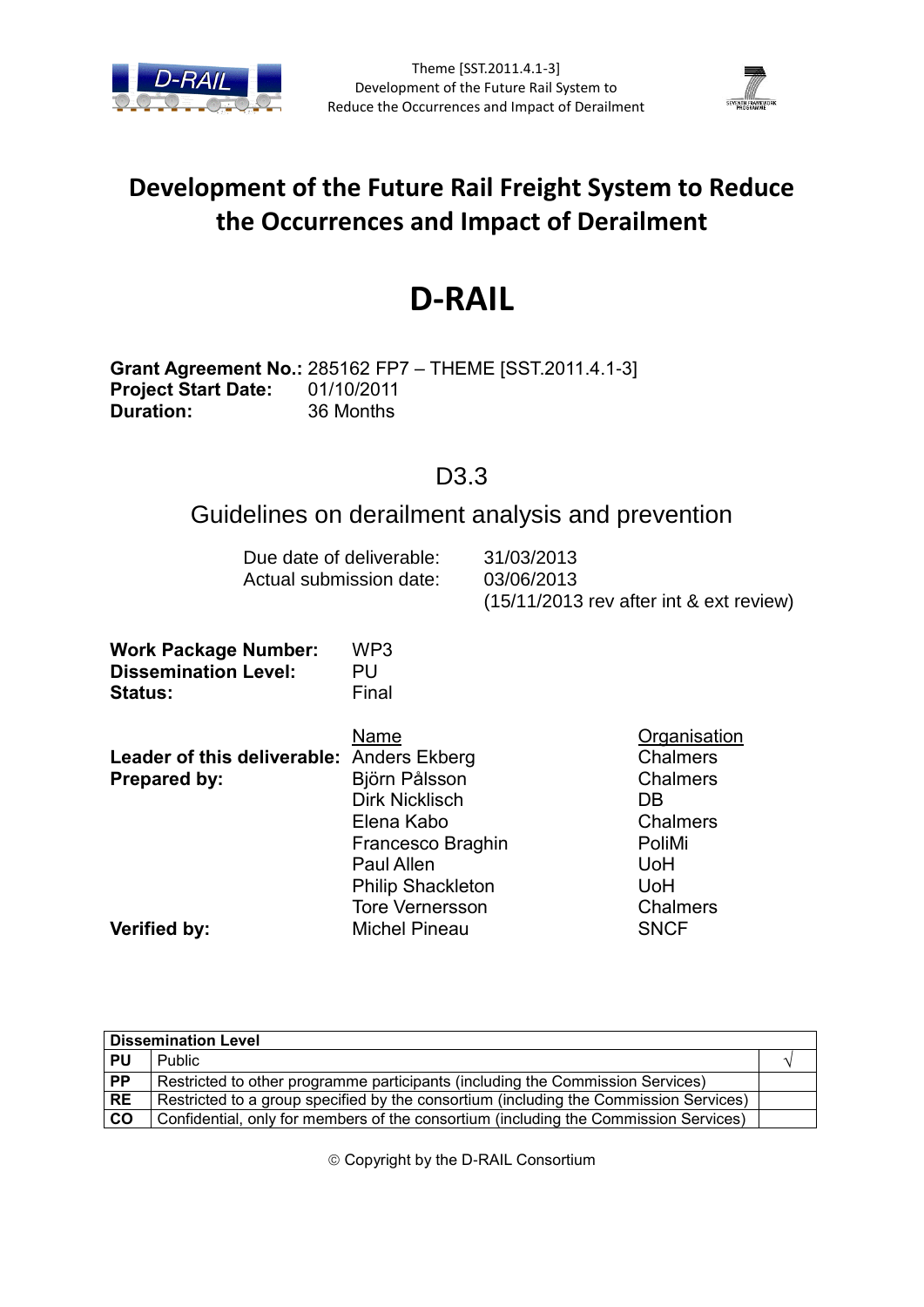# **D-RAIL consortium**

| 1.               | UNIVERSITY OF NEWCASTLE UPON TYNE                       | <b>UNEW</b>    | United Kingdom        |
|------------------|---------------------------------------------------------|----------------|-----------------------|
| 2.               | UNION INTERNATIONALE DES CHEMINS DE<br><b>FER</b>       | <b>UIC</b>     | France                |
| 3.               | RAIL SAFETY AND STANDARDS BOARD<br><b>LIMITED</b>       | <b>RSSB</b>    | <b>United Kingdom</b> |
| $\overline{4}$ . | TECHNISCHE UNIVERSITAET WIEN                            | <b>VUT</b>     | Austria               |
| 5.               | <b>PANTEIA BV</b>                                       | <b>PANTEIA</b> | Netherlands           |
| 6.               | <b>CHALMERS TEKNISKA HOEGSKOLA AB</b>                   | <b>CHALM</b>   | Sweden                |
| 7 <sub>1</sub>   | POLITECNICO DI MILANO                                   | <b>POLIM</b>   | Italy                 |
| 8.               | THE MANCHESTER METROPOLITAN<br><b>UNIVERSITY</b>        | <b>MMU</b>     | <b>United Kingdom</b> |
| 9.               | <b>LUCCHINI RS SPA</b>                                  | <b>LUCC</b>    | Italy                 |
| 10.              | <b>MER MEC SPA</b>                                      | <b>MERM</b>    | Italy                 |
| 11.              | <b>FAIVELEY TRANSPORT ITALIA SPA</b>                    | <b>FAIV</b>    | Italy                 |
| 12.              | <b>TELSYS GMBH</b>                                      | <b>TELS</b>    | Germany               |
| 13.              | <b>OLTIS GROUP AS</b>                                   | <b>OLT</b>     | <b>Czech Republic</b> |
| 14.              | <b>VYZKUMNY USTAV ZELEZNICNI AS</b>                     | <b>VUZ</b>     | <b>Czech Republic</b> |
| 15.              | <b>DEUTSCHE BAHN AG</b>                                 | DB             | Germany               |
| 16.              | <b>HARSCO RAIL LIMITED</b>                              | <b>HARS</b>    | <b>United Kingdom</b> |
| 17.              | SCHWEIZERISCHE BUNDESBAHNEN SBB<br>AG                   | <b>SBB</b>     | Switzerland           |
| 18.              | OBB-Infrastruktur AG                                    | <b>OBB</b>     | Austria               |
| 19.              | SOCIETE NATIONALE DES CHEMINS DE<br><b>FER FRANCAIS</b> | <b>SNCF</b>    | France                |
| 20.              | <b>TRAFIKVERKET - TRV</b>                               | <b>TRV</b>     | Sweden                |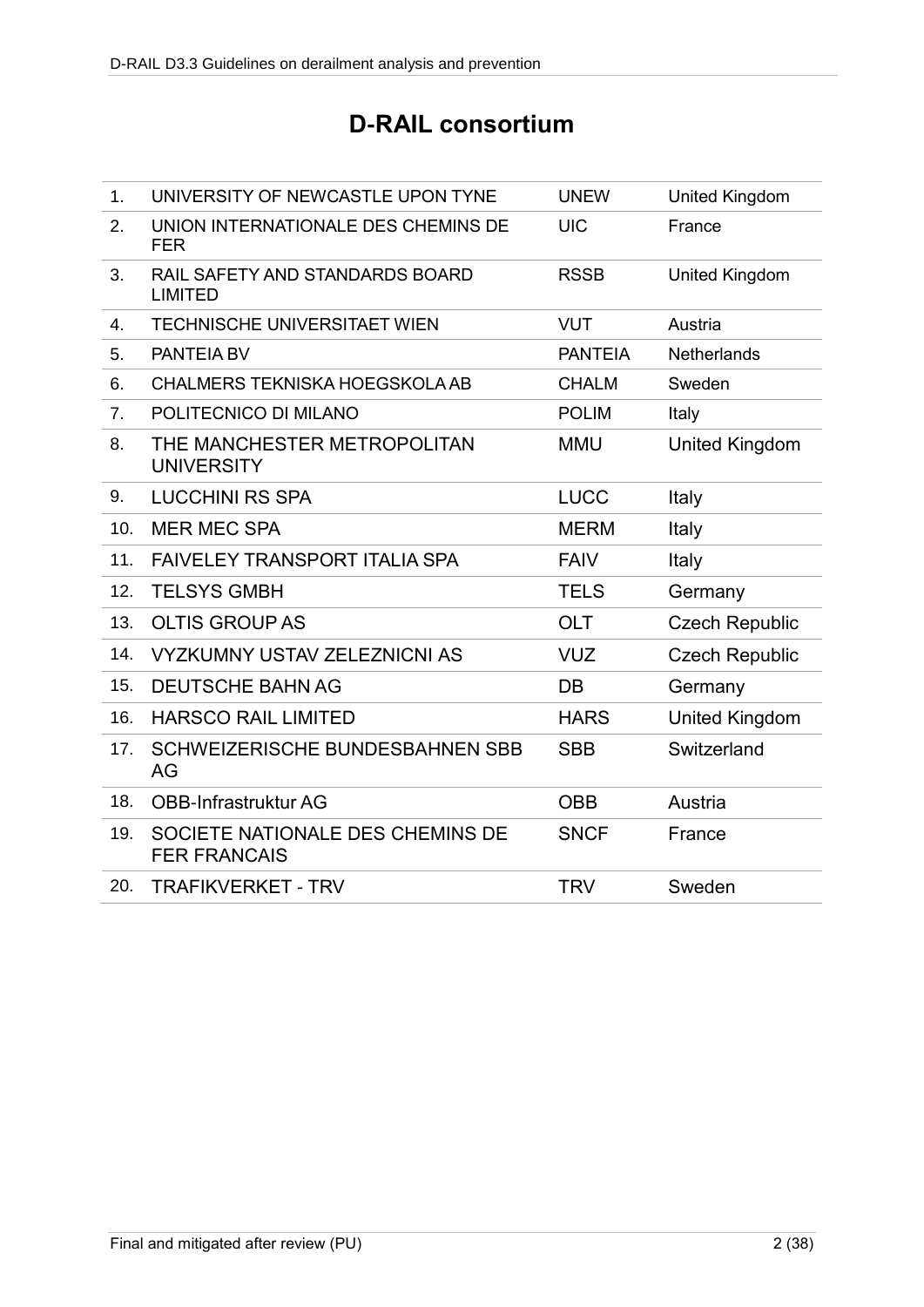# **Document History**

| <b>Version</b> | <b>Date</b> | <b>Authors / Contributors</b> | Description of additions / modifications |
|----------------|-------------|-------------------------------|------------------------------------------|
| ۷1             | 15/04/2013  |                               | Review version                           |
| ν2             | 31/05/2013  |                               | Full version                             |
| F1             | 03/06/2013  | all                           | Finalized and submitted for review       |
| F3             | 15/11/2013  | all                           | Revised w.r.t. review comments etc.      |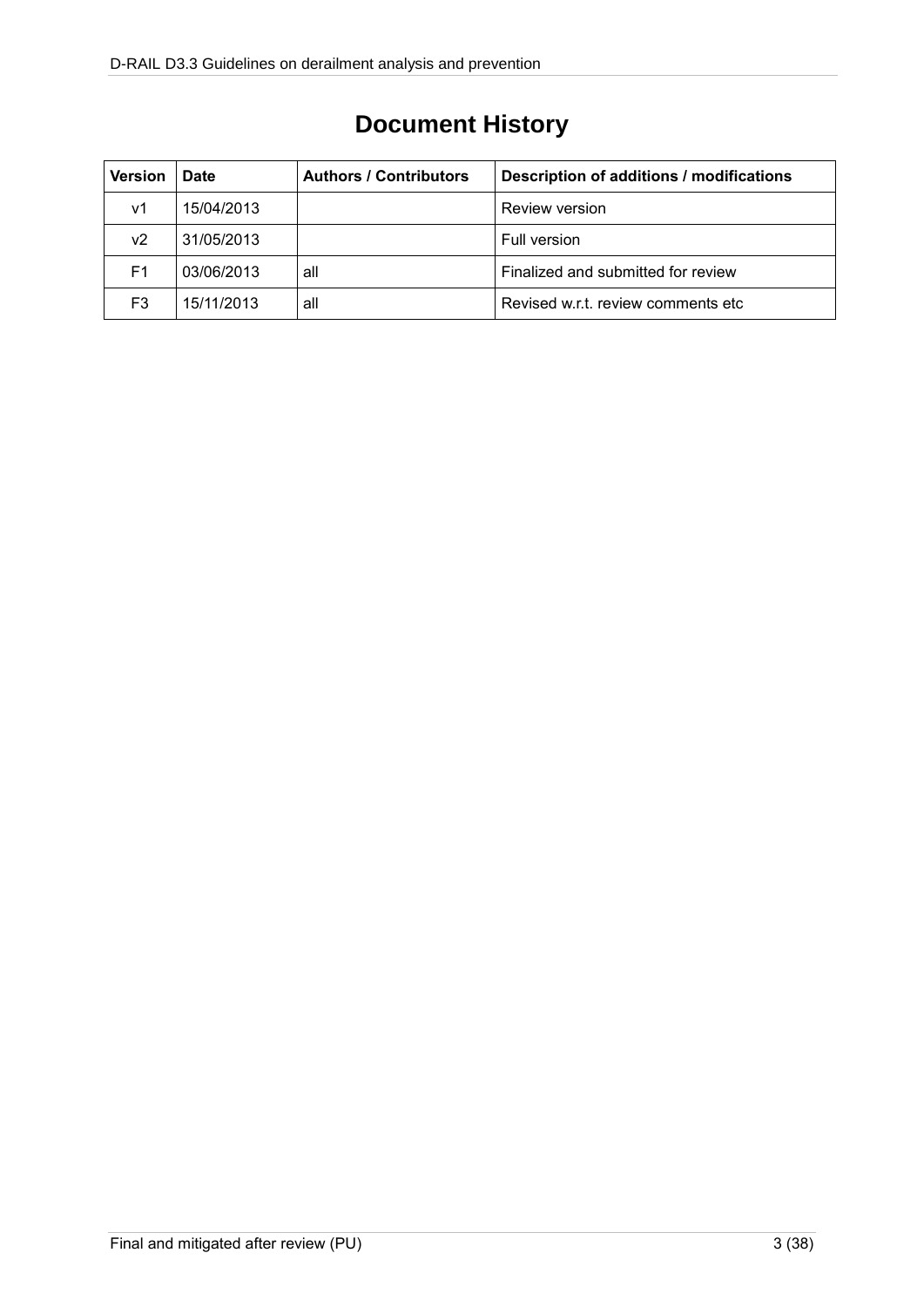# **Executive Summary**

The present deliverable, D3.3, is aimed at implementation of results from D3.2. To this end, it includes the following information for each derailment scenario studied in D3.2:

Extraction of the most important results from the studies detailed in D3.2.

- o Brief description of the studies carried out
- o Brief summary of most important conclusions

This part is mainly targetted towards operational implementation outside of the D-RAIL project.

To support further development of maintenance / monitoring solutions, the guideline provides information on

- o What needs to be measured / monitored?
- o Which measurement / monitoring accuracy is needed?
- o Tentative limit magnitudes
- o How measured data should be employed in operational control and maintenance planning?
- o Parameters / scenarios suitable for test investigations / validations
- o Input on key parameters in causing derailments and parameters that should be measured (and how these relate to the key parameters if the key parameters can't be measured directly)

This part is mainly targetted towards further investigations within the D-RAIL project.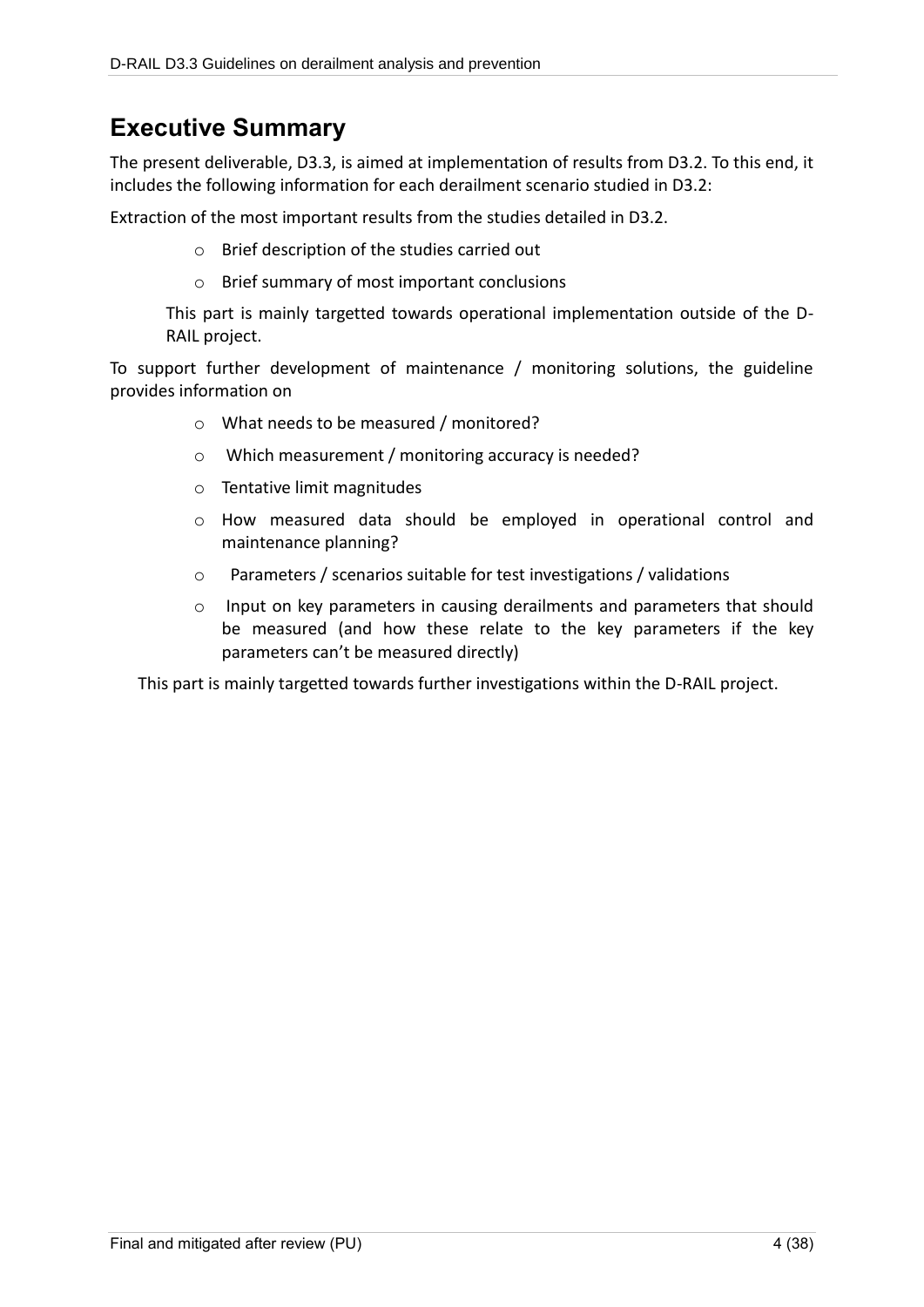# **Table of Contents**

| 1            |       |  |
|--------------|-------|--|
| $\mathbf{2}$ |       |  |
|              | 2.1   |  |
|              | 2.1.1 |  |
|              | 2.1.2 |  |
|              | 2.2   |  |
|              | 2.2.1 |  |
|              | 2.2.2 |  |
|              | 2.2.3 |  |
|              | 2.3   |  |
|              | 2.3.1 |  |
|              | 2.3.2 |  |
|              | 2.4   |  |
| 3            |       |  |
|              | 3.1   |  |
|              | 3.2   |  |
|              | 3.2.1 |  |
|              | 3.2.2 |  |
|              | 3.2.3 |  |
|              | 3.2.4 |  |
|              | 3.3   |  |
|              | 3.3.1 |  |
|              | 3.3.2 |  |
|              | 3.4   |  |
|              | 3.5   |  |
|              | 3.5.1 |  |
|              | 3.5.2 |  |
|              | 3.6   |  |
|              |       |  |
| 4            |       |  |
|              | 4.1   |  |
|              | 4.2   |  |
|              | 4.2.1 |  |
|              | 4.2.2 |  |
|              | 4.2.3 |  |
|              | 4.3   |  |
|              | 4.3.1 |  |
|              | 4.3.2 |  |
|              | 4.4   |  |
| 5            |       |  |
|              | 5.1   |  |
|              | 5.2   |  |
|              | 5.2.1 |  |
|              | 5.2.2 |  |
|              | 5.2.3 |  |
|              | 5.3   |  |
|              | 5.3.1 |  |
|              | 5.3.2 |  |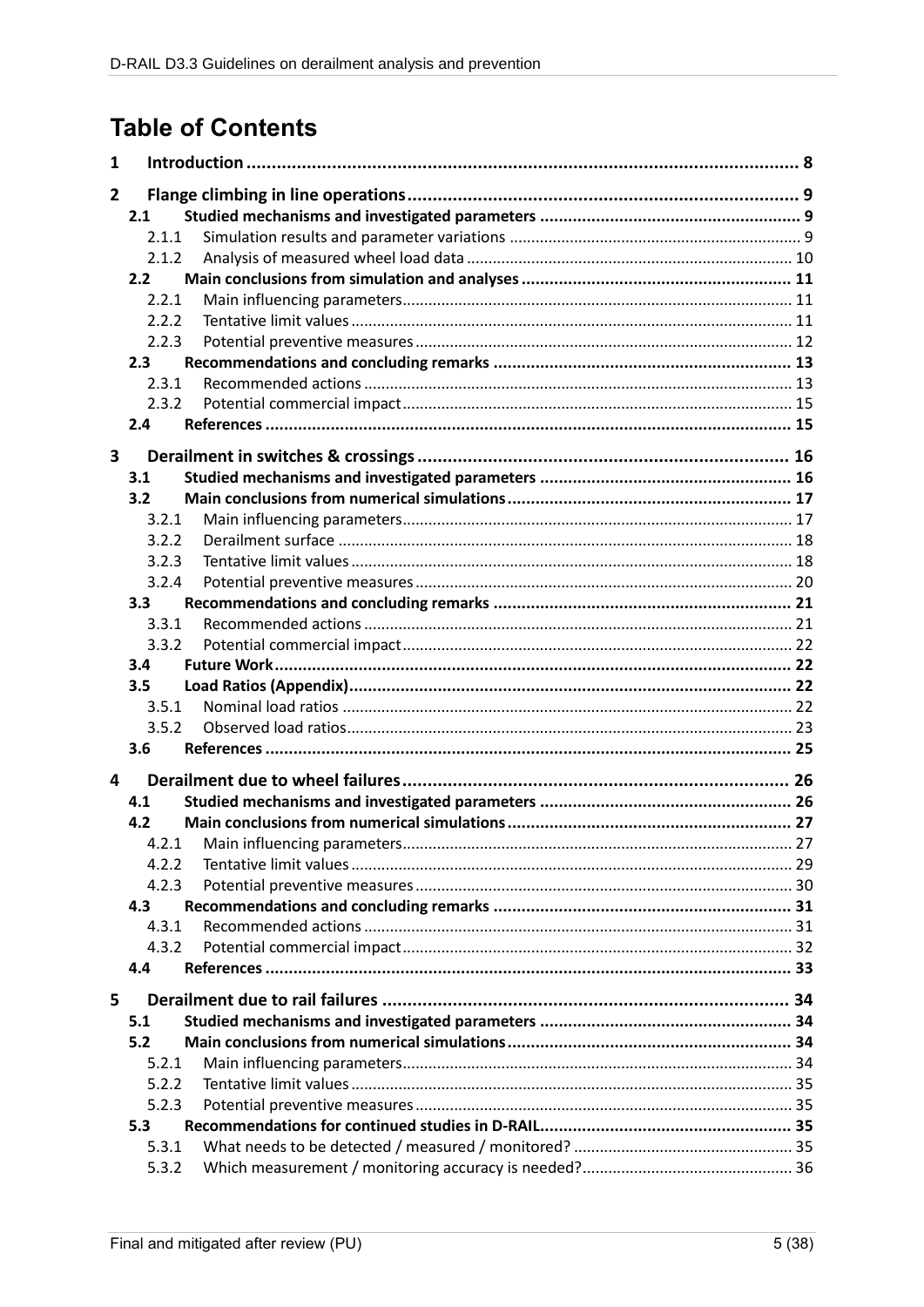| 6 |                                                                                   |  |
|---|-----------------------------------------------------------------------------------|--|
|   |                                                                                   |  |
|   |                                                                                   |  |
|   | 5.3.5 Parameters / scenarios suitable for test investigations / validations  37   |  |
|   |                                                                                   |  |
|   | 5.3.4 How measured data should be employed in operational control and maintenance |  |
|   |                                                                                   |  |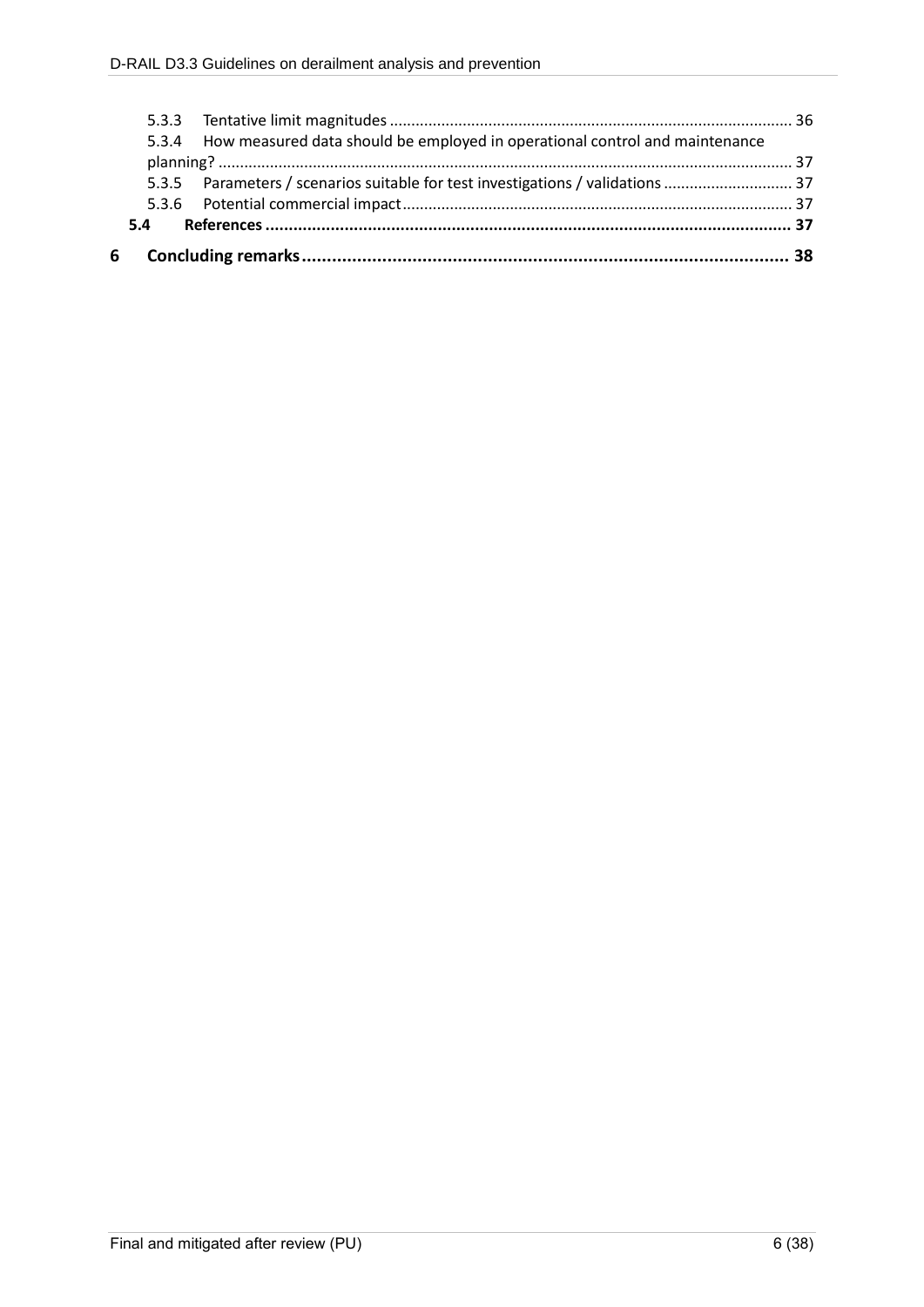# **Glossary**

| IAL | Immediate Action Limit                  |
|-----|-----------------------------------------|
| RIV | Regolamento Internazionale Veicoli      |
| UIC | Union Internationale des Chemins de fer |
| WP  | Work Package                            |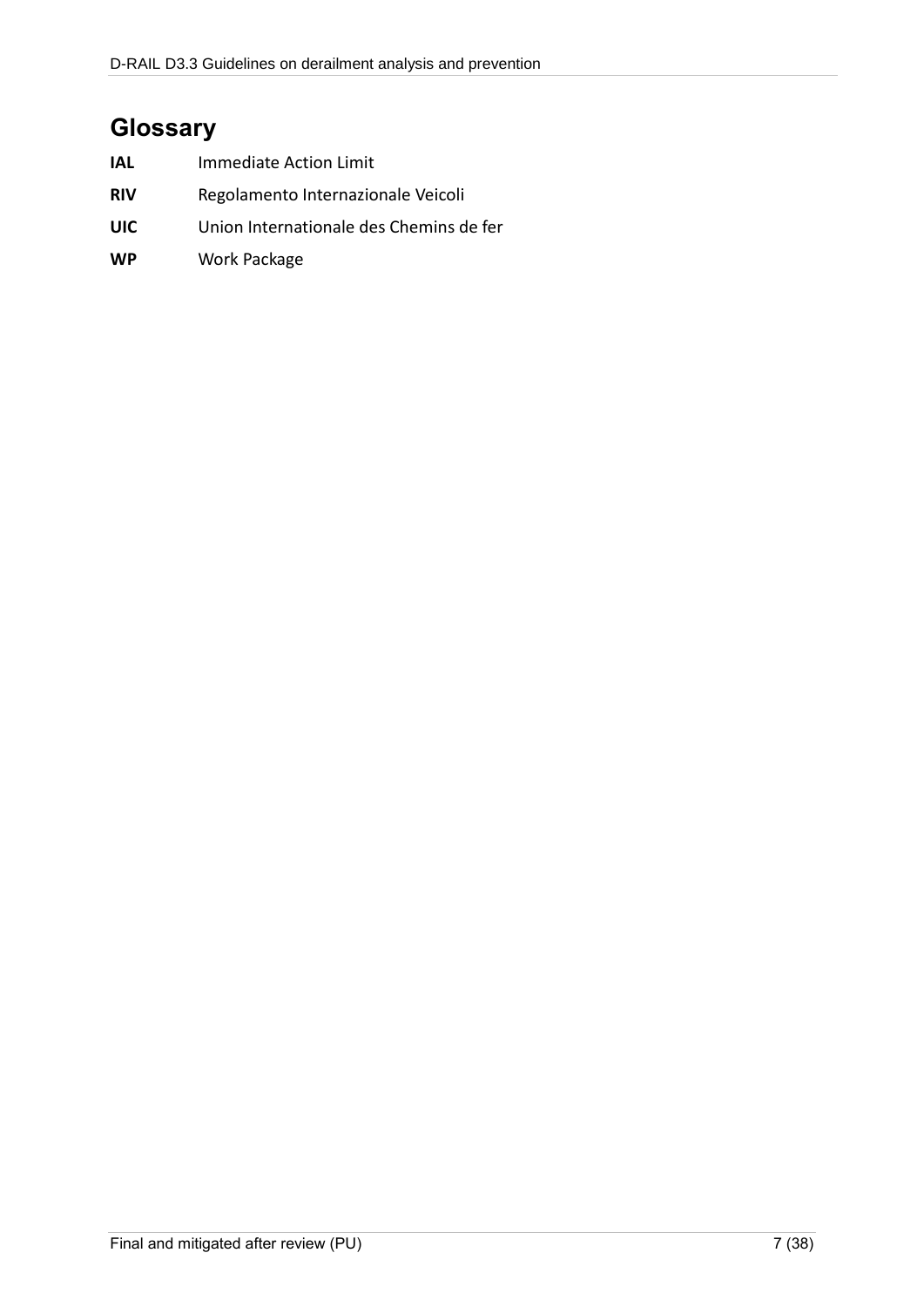# **1 Introduction**

The current guideline sets out from the top 8 derailment causes as identified in D-RAIL WorkPackage (WP)1 and listed in D-RAIL deliverable D1.1, see [1]:

- 1. Axle ruptures (dealt with in EURAXLES)
- 2. Excessive track width
- 3. Wheel failure
- 4. Skew loading
- 5. Excessive track twist
- 6. Track height/cant failure
- 7. Rail failures
- 8. Spring & suspension failure

In D-RAIL WP3, Task 3.1, a top-down analysis is carried out where cause–consequence chains are established together with matrices linking potential mitigating actions to their current level of implementation. Results are presented in D3.1, see [2].

A bottom-up approach has then been adopted in Tasks 3.2 and 3.3. Here numerical simulation have been adopted to facilitate detailed analyses of derailement scenarios. The aim has been to define threshold operational conditions for derailments. Details on these investigations are presented in D3.2, see [3].

The current deliverable (D3.3) contains an easy-to-access summary of the studies with focus on main results and input for further development of monitoring / maintenance solutions to prevent the occurrence of derailments and minimize the impact of any remaining derailments.

### **References**

- 1. D-RAIL, **D1.1: Summary report and database of derailments incidents**, 71 pp + 1 annex (3 pp), 2012
- 2. D-RAIL, **D3.1: Report on analysis of derailment causes, impact and prevention assessment**, *in preparation*, 2013
- 3. D-RAIL, **D3.2: Analysis and mitigation of derailment, assessment and commercial impact**, *in preparation*, 2013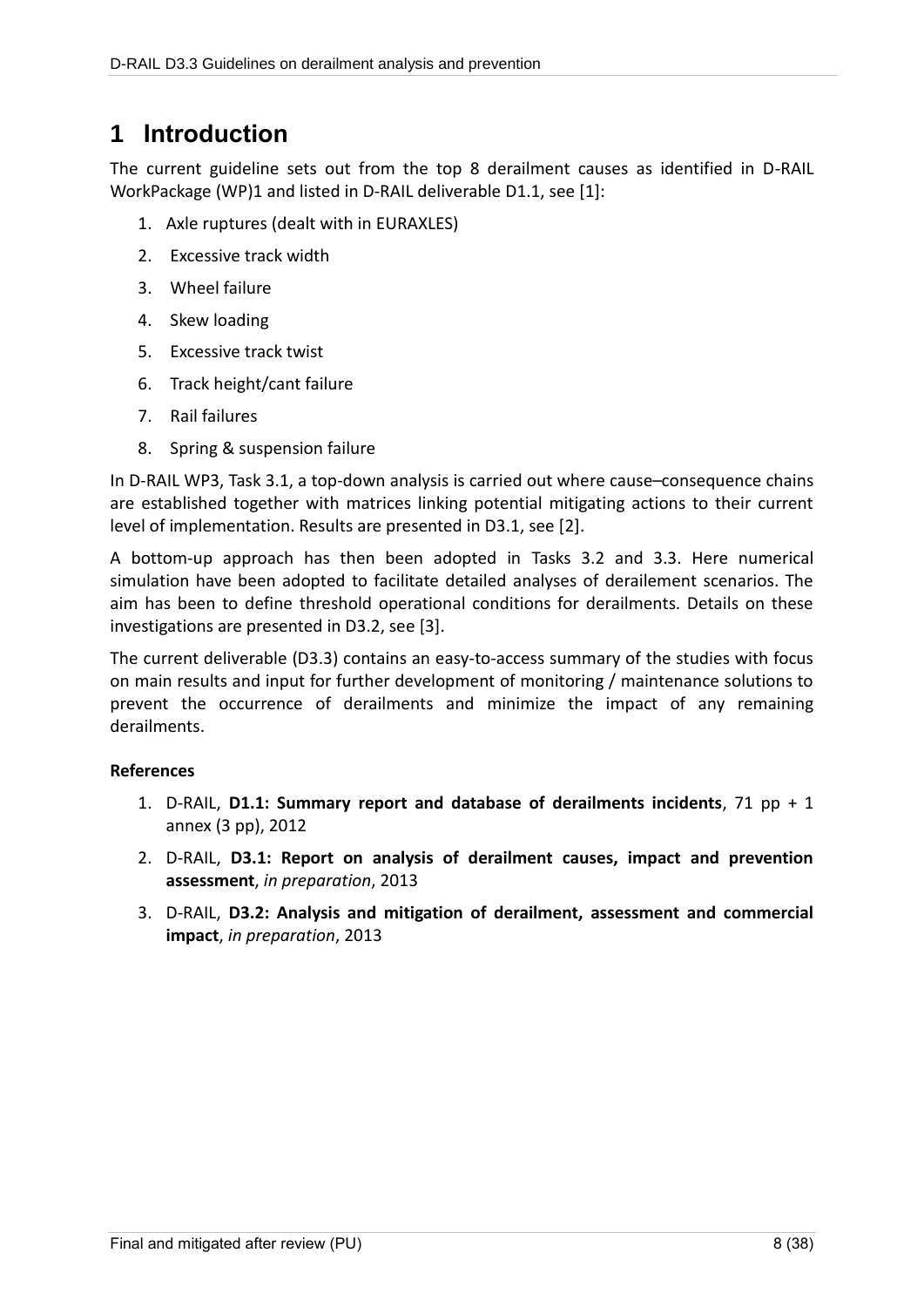# **2 Flange climbing in line operations**

# **2.1 Studied mechanisms and investigated parameters**

A number of vehicle parameter studies were carried out to understand their relationship to derailment propensity within plain line operations.

Essentially they can be divided into three categories:

- Skew loading (longitudinal and lateral load offset)
- Bogie suspension variation:
	- o Tare spring rate
	- o Laden spring rate
	- o Tare-laden spring clearance
- Bogie yaw resistance variation
- Analysis of measured wheel load data with respect to skew loading

### **2.1.1 Simulation results and parameter variations**

A base vehicle model was configured using nominal parameters for a Y-series freight vehicle. The relevant parameters of the base vehicle were then modified as necessary to generate the derivatives for the parameter variation studies identified above.

For each set of parameters the vehicles were simulated through different derailment resistance cases.

A number of derailment assessments were used to establish the influence of parameter variation on flange climb derailment. To provide a reference framework and also to include a review of the current industry standards, the assessments were based on the Euro Norm EN 14363 and on the GB Railway Group Standard (RGS) GM/RT 2141. All the assessments were simulated using the Vampire vehicle dynamic simulation software. The scenarios, and relevant track geometry and simulations of laboratory tests studied were as follows:

- EN 14363 ΔQ/Q test Simulation of a static laboratory test.
- GM/RT 2141 ΔQ/Q Appendix A Simulation of a static laboratory test.
- X-Factor test (common to both standards) Simulation of a static laboratory test.
- EN 14363 Y/Q test Simulation of an on track flange climb assessment.
- GM/RT 2141 Appendix C, Y/Q simulations Suite of transient simulations to assess flange climb.
- GM/RT 2141 Appendix D, Assessment of on-track ride; vertical and lateral body accelerations

Note that the conditions used to determine the ΔQ/Q quotient in GM/RT 2141 and EN 14363 are dissimilar, while the limit values imposed are the same.

The influence of a number of suspension failure modes on the derailment risk of Y-series bogies was also studied. These are summarised below: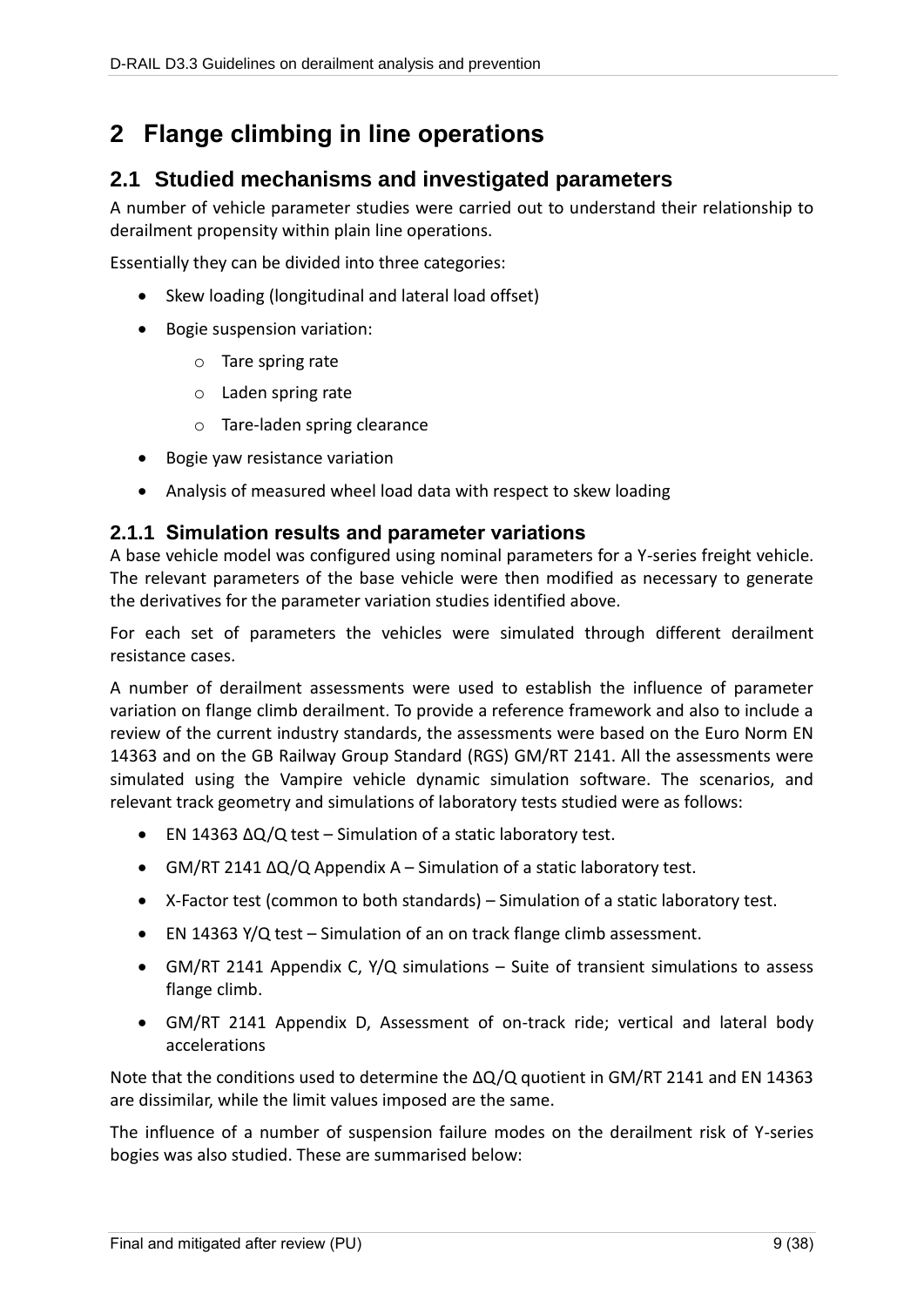- Failed Lenoir Link
- Failed Primary Spring
- Failed Sidebearer Unit
- Bogie Frame Twist

The method of assessing derailment risk was based upon the following analyses from the GB RGS GM/RT2141:

- GM/RT 2141 Quasi-static Assessment of Wheel Unloading (ΔQ/Q)
- GM/RT 2141 Low speed flange climb assessment (Y/Q)
- GM/RT 2141 On-track ride (Acceleration Peak Counting)

The above assessments provide an indication of the vehicle derailment propensity due to changes in dynamic wheel unloading, changes in quasi-static in response to low speed flange climb through high track twist or curvature.

In order to investigate the influence of isolated track defects which are based on the IAL's according to EN 13848-5, additional vehicle dynamics simulations are carried out using artificial sinusoidal track defects of variing length. The simulations consider runs in full curve sections of different curve radii and cant deficiencies. The selected parameter are studied for tare as well as skew loaded vehicle state.

### **2.1.2 Analysis of measured wheel load data**

To provide further context to the results from skew loading simulations, the distributions of wheel load from in-track measurement sites were analysed. In addition the data analysis investigated the possibilities for detecting chassis and frame twist from the measured wheel loads.

On request, GB IM manager, Network Rail, provided on-track wheel load measurement data based upon the GOTCHA measurement system. In addition data from DB's axle load checkpoints "DafuR" was made available. Both measurement systems aim to record the dynamic and mean vertical wheel forces of all passing vehicles with the primary objective of detecting wheel flats and high axle loads.

The GB Gotcha data was post processed to obtain the distribution in skew loadings for 8 weeks of traffic. The raw data contains measurements for all passing vehicles, which includes non-bogie freight, passenger stock and locomotives. All non-bogied vehicles were removed from the data set, along with all bogied vehicles with a wheelbase greater than 2.2 m (the majority of passenger stock). The bogie semi-spacing was then used to identify intermodal vehicles.

The DB DafuR data set contained measurements from four different locations in the DB network within a time period of one month. All the selected axle load checkpoints are situated in straight track and the investigation was restricted to freight wagons with 2-axle bogies.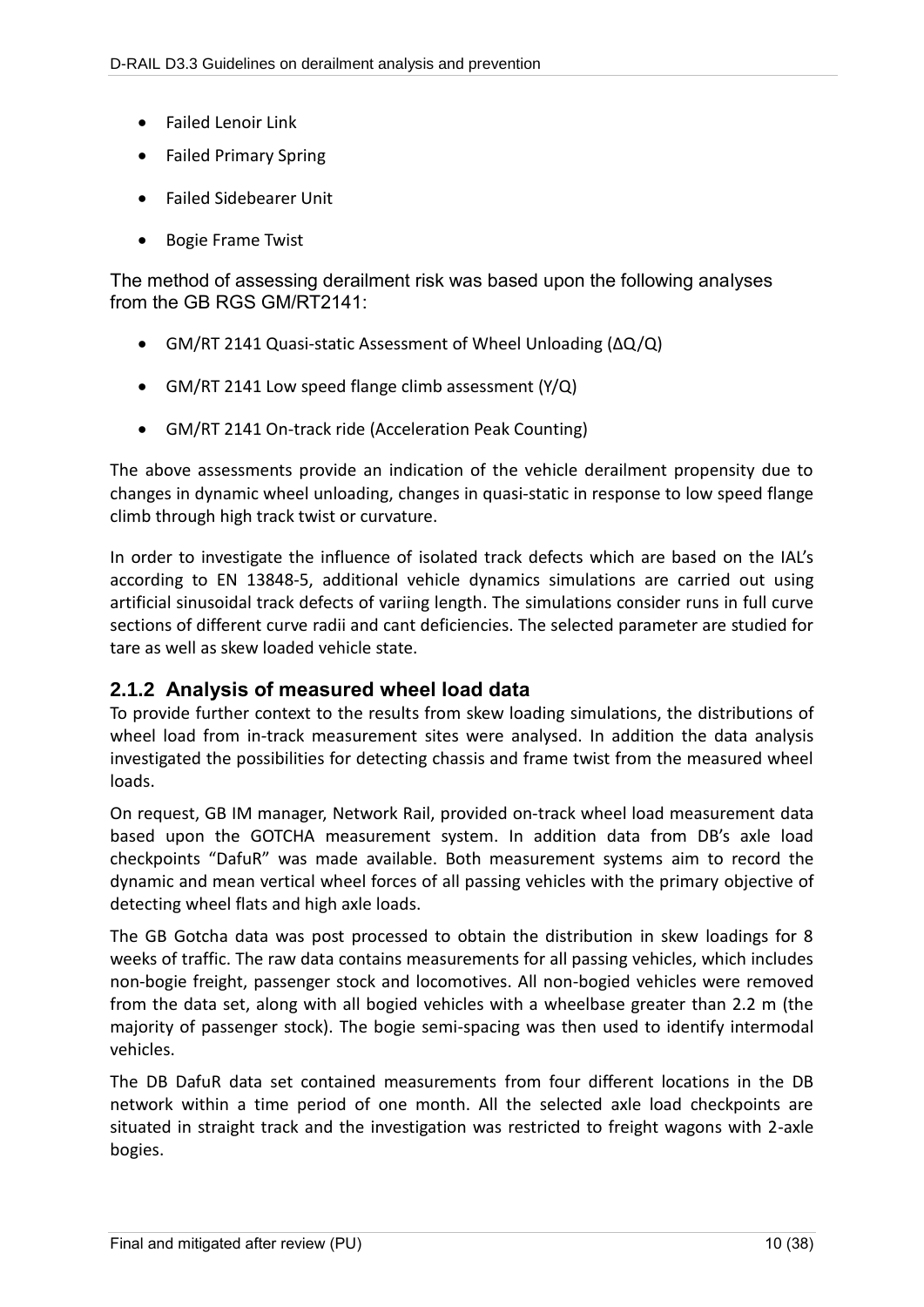In both cases, the integrity of the mean wheel load data was checked by looking at the dynamic load ratio (dynamic force/mean force), and disregarding any vehicle with a wheel reporting a dynamic ratio greater than 0.75. A high dynamic ratio indicates the likelihood of a wheel defect, which in turn has been found to lead to uncertainty in the measured mean wheel load. 8,597 vehicles were disregarded from the GB data set due to high dynamic ratios, leaving 22,320 vehicles for analysis, while the filtered DB data set contained 55,262 vehicles.

# **2.2 Main conclusions from simulation and analyses**

### **2.2.1 Main influencing parameters**

The most influential parameter categories were found to be:

- skew loading, especially lateral load imbalance, can significantly affect both the bogie yaw resistance and static wheel loading, with a consequential reduction in the ability of a vehicle to safely negotiate track twist and curvature;
- high levels of lateral skew loading can cause contact within the side bearer vertical bumpstop assemblies. This can result in a step reduction in the ability of a vehicle to safely negotiate track twist and curvature (UIC centrebowl and pre-loaded sidebearer assembly);
- primary suspension stiffness, especially its transitional behaviour between tare and laden loadings;
- amplitude and length of isolated track defects.

### **2.2.2 Tentative limit values**

From the skew loading investigations based on simulation and measurement data, it is apparent that the UIC RIV limit for lateral load imbalance of 1:1.25 is appropriate. The skew loading cases simulated with lateral load imbalance in excess of this limit were likely to exceed the established ΔQ/Q and Y/Q limits imposed in EN 14363, especially when coupled with longitudinal load imbalance.

From the investigations regarding bogie yaw resistance it was also apparent that the UIC RIV load imbalance of 1:1.25 is appropriate. Skew loading cases with lateral load imbalance beyond this limit were found to generate bogie X-Factors in excess of the 0.1 limit.

The dynamic simulations with varying isolated track defects showed that a worst case scenario with combined lateral and longitudinal skew loading in very small radius curves may lead to critical wheel climbing even if the vehicle meets the UIC RIV loading guidelines and the track geometry complies with EN 13848-5. Consequently a combination of extensive lateral and longitudinal load asymmetry should be avoided and adequate reglementations should be introduced.

Comparison of the results from the EN 14363 and GM/RT 2141 low speed flange climb simulations suggest that either the assessment criteria stipulated in GM/RT 2141 are too severe, or that the EN 14363 criteria are too lenient. In contrast the other derailment limits used in the analysis ( $\Delta Q/Q$ , X-Factor, RIV skew loading limits and EN 14363 Y/Q) seem well aligned to each other.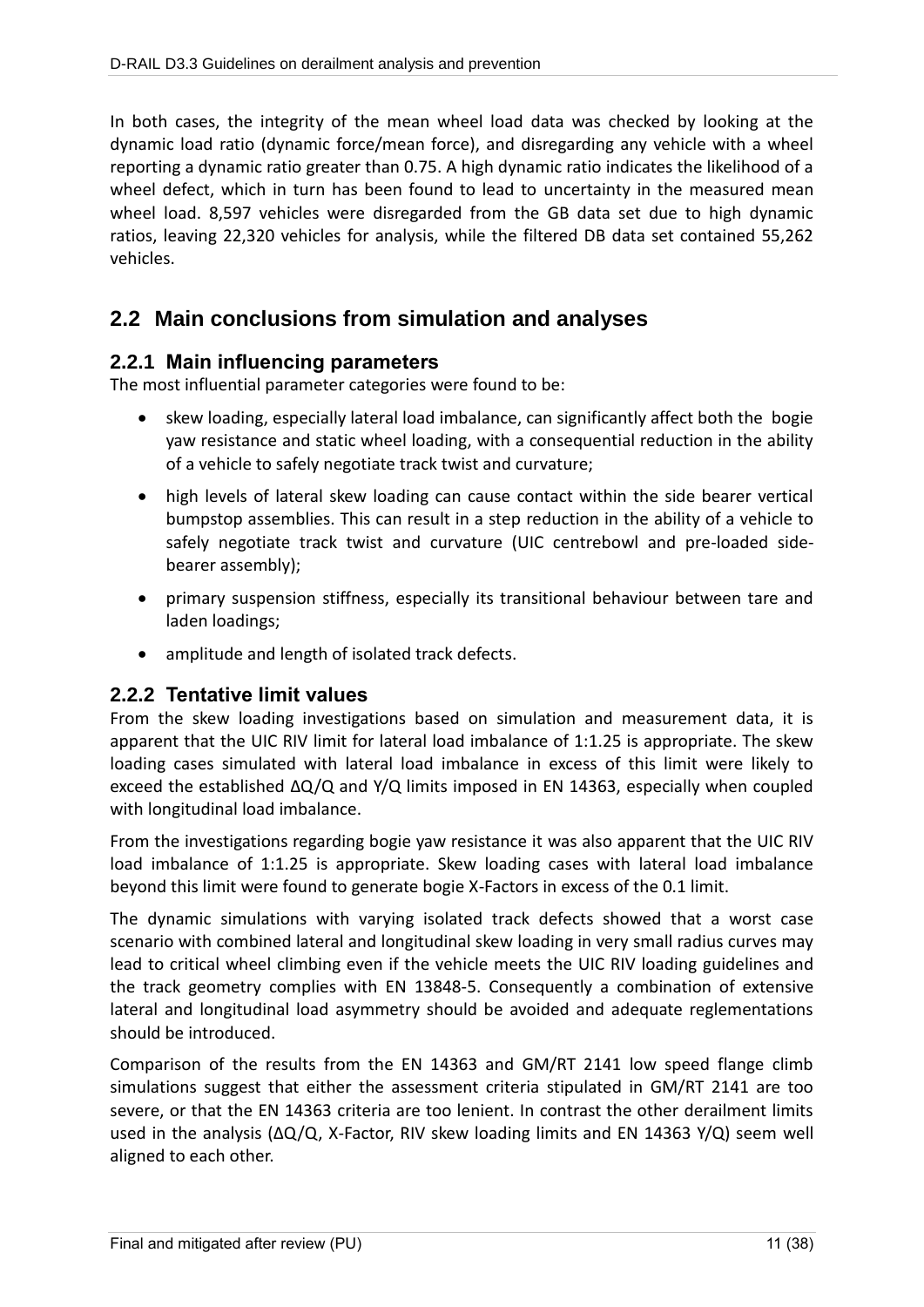It would appear that a review of the low speed flange climb assessments used in the EN and GM/RT2141 would be a valuable exercise.

Based on the analysis of wheel load data sourced from DB and Network Rail it was also concluded that the RIV limit values were a good starting point for understanding skew loading levels on railway infrastructure. However further work would be required to fully understand practical alarm levels, given that it has been shown from the NR data that 0.29% of intermodal vehicles excceded the RIV latreal loading limit.

From the NR data analysed, a hypothetical assessment of the impact of an alarm threshold was made. If a dynamic ratio threshold of 0.75 is applied the data showed that 12 axles exceeded a lateral imbalance of 1.70. It is not known how these highly imbalanced axles were distributed amongst different vehicles or consists. However a worst case may be found by assuming that no consist/train would have more than 1 highly imbalanced axle. The entire intermodal Gotcha data set contained 1268 consists. If an alarm threshold was implemented at an axle imbalance of 1.70, twelve of those consists would be stopped in order to remove the offending vehicle, which (in this worst case scenario) represents an impact on 0.94% of intermodal traffic. In a more optimistic scenario, where all the axle imbalances are the consequence of skew loading and four alarms may be attributed to a single vehicle this value may be quartered (to around 0.24%). To complete the range of possibilities, a third scenario may be posed where all the offending axles are distributed amongst a single consist. In this case the alarm limit would impact 0.08% of intermodal traffic.

If no dynamic threshold were to be applied, and implementing the same logic as above, it could be expected that between 0.16%, 4.4% and 17% of intermodal consists would be affected.

This demonstrates that setting an alarm threshold even well above the stipulated limit, where simulations suggests a high derailment risk, could have a potentially catastrophic impact on rail freight. The integrity of the measurement data used to trigger such an alarm is therefore paramount and should be investigated prior to further analysis work being carried out.

As not only the amplitude but also the length of isolated track defects was found to be important the track geometry assessment should take this into account too. It is shown that IAL track defects shorter than 8 m can become critical, especially in very small radius curves.

### **2.2.3 Potential preventive measures**

From the skew loading investigations the effect of the increase in yaw resistance was found to worsen when the lateral load imbalance was sufficient to bring one of the side bearer bumpstops in to contact.

Initial simulations suggest that a reduction in X-Factor of up to 20% might be achieved by increasing the sidebearer vertical travel in these circumstances. The practical feasibility of this, when considering other constraints such as vehicle gauging requires further investigation.

It was found that the transitional behaviour of the primary suspension system for part-laden vehicles is important and should be optimised at the vehicle design stage to maximise not only ride and gauging performance but also derailment resistance.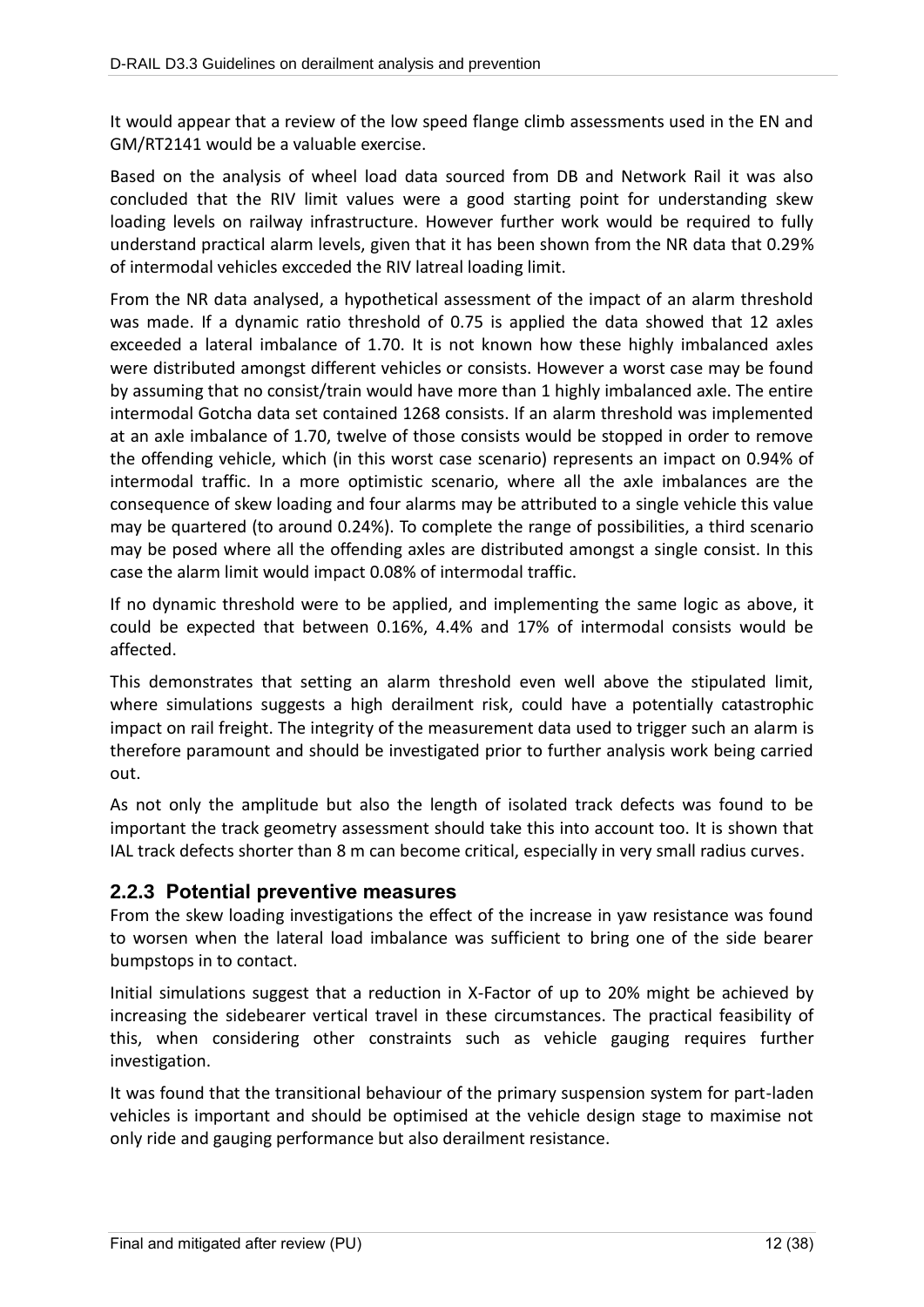Consideration could be given to multi-stage stiffness transition in the primary suspension or adoption of rubber components to increase the derailment resistance for part-laden/intermodal traffic.

It was found that in general, the bogie rotational resistance (X-factor) is not a critical derailment control measure for the friction type arrangements studied. However, the behaviour of the centrebowl arrangement can significantly influence the part-laden and laden X-factor values. This can lead to approximately a 10-20% increase in Y/Q values within the curves studied and exceedence of the 1.2 limit value. Therefore good maintenance practice in this area is recommended.

With regard to suspension failures it was demonstrated that the fault with the largest effect on derailment propensity was a twisted bogie frame. Any twist in the bogie frame has a large effect on the vertical wheel loads with a lower wheel load posing a greater derailment risk. In the cases examined, a twisted frame resulted in up to 64% increase in ΔQ/Q and up to 30% increase in Y/Q. The results from the twisted frame analysis highlight the importance of maintaining the correct bogie geometry in manufacture, assembly and maintenance. In addition, effective bogie 'twist' due to incorrect suspension packing or component failure should be monitored and avoided.

Consideration should be given to the addoption of in-track based measuring systems to monitor wheel loads. The RIV limit values of 1:1.25 lateral load imbalance and 1:3 longitudinal load imbalance make a good basis for a monitoring limit. However, further work is required to determine practical alarm values which would not create to great a restriction on the movement of traffic or reduction in the competitivness of the rail mode of freight distribution.

# **2.3 Recommendations and concluding remarks**

### **2.3.1 Recommended actions**

### **What needs to be detected / measured / monitored?**

- Wheel/rail contact loads
	- o quasistatic vertical forces
	- o quasi-static lateral forces
- **•** Friction coefficient
	- o sidebearer
	- o centre bowl
- Track geometry
- Review of the off-loading capacity of the UIC and other sidebearer elements to ensure that acceptable X-factor values (<0.10) can be maintained at higher levels of load offset. Any study should include the wider ranginging aspects such as gauging, influence of body/chassis stiffness, overall risk and business case.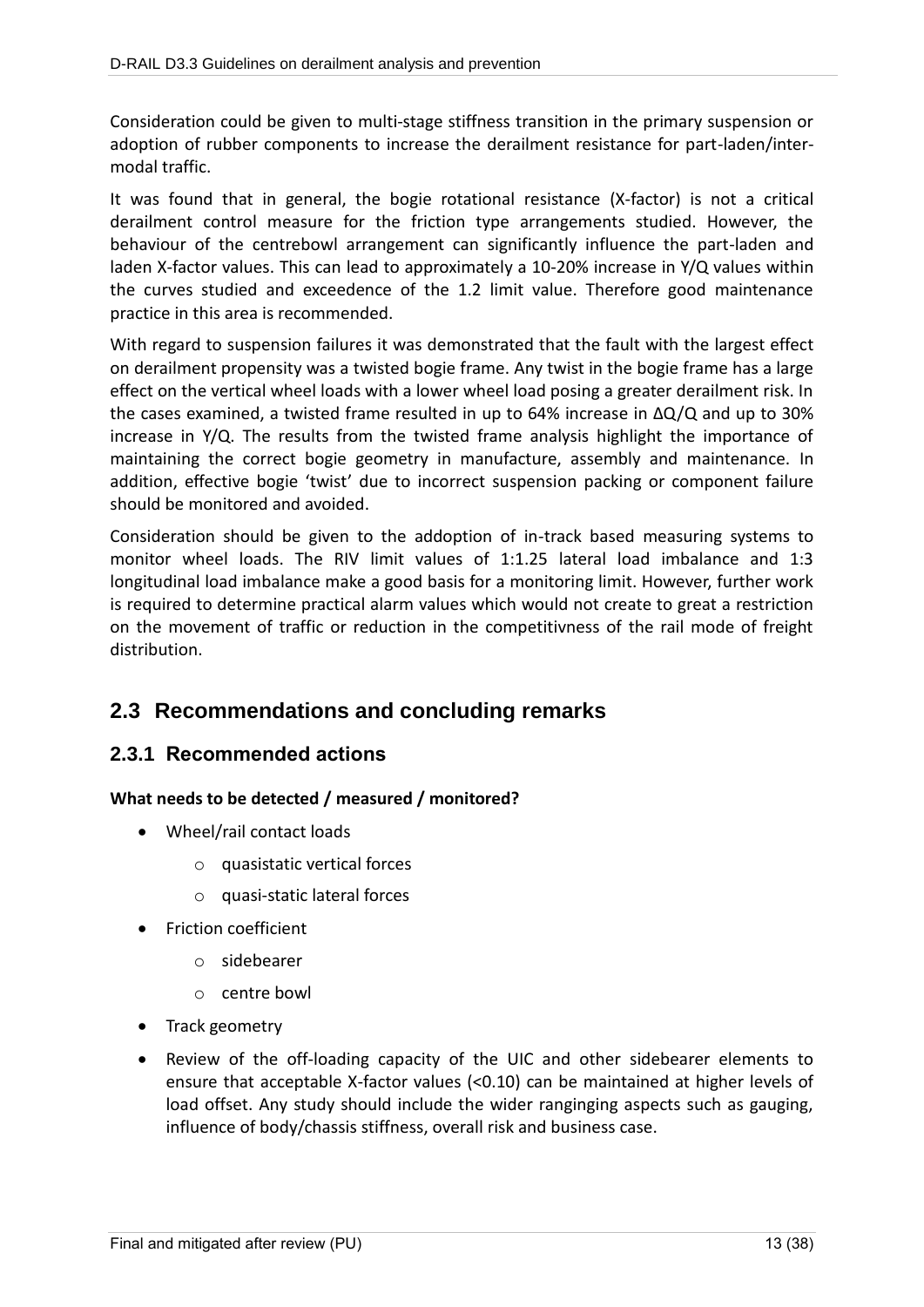#### **Which measurement / monitoring accuracy is needed?**

Wheel/rail contact loads

Analysis has shown that given the observed levels of axle imbalance, an acceptable level of accuracy for analysis is typically +/-2%. This would require single wheel load measuremnent accuarcies of the order of +/-1% of the static wheel load (approximately). For low axle loads this may be difficult to acheive (due to load resolution and magnitude of error) but these levels should form the target.

**•** Friction coefficient

Measuring friction coefficient is always a difficult task, therefore a good maintenance practice in this area is recommended in order to avoid excessive friction both in the sidebearers and in the centre bowl

• Track geometry

The minimum requirements on track measuring systems are defined in EN 13848 series.

#### **Tentative limit magnitudes**

With regard to lateral and longitudinal load imbalance, UIC RIV limit values respectively equal to 1:1.25 and 1:3 are found to be appropriate, but a combination of extensive lateral and logitudinal load asymmetry should be avoided, see section [3.](#page-15-0)

Large friction coefficients should be avoided both in the sidebearers and in the centre bowl, in principle values higher than 0.4 should be avoided.

When assessing isolated track defects attention should be paid not only on their amplitude but also on the defect length. It is shown that IAL track defects shorter than 8 m can become critical, especially in very small radius curves.

### **How measured data should be employed in operational control and maintenance planning?**

It is recommended that in-track measurement system data is used to establish the true population of offset loading levels. Based on analysis of this data and also cross-reference to skew loading levels of known derailed vehicles, alarm limits for skew loading should be defined. Based on the data analysis, the alarm limit value should capture only out-lying vehicles. It is recommended that a system is put in place that can initially be run in an offline mode; this will allow the alarm threshold to be adjusted to ensure that it does not overly impact railway operations. Gathering of off-line information would also allow the potential commercial imapct of opertaing such a system to be established and thereby further assist in the setting of a practical alarm thresholds.

### **Parameters / scenarios suitable for test investigations / validations**

It would be useful to test and/or develop a low cost modular wheel load measurement system which could be adopted across the rail market. This would allow efficient crossborder monitoring of skew loading. Alternatively, existing technology could be employed but uncertainty in measurements with respect to dynamic ratio found in this work should be investigated. (Dynamic ratio is the ratio of dynamic force component/static force).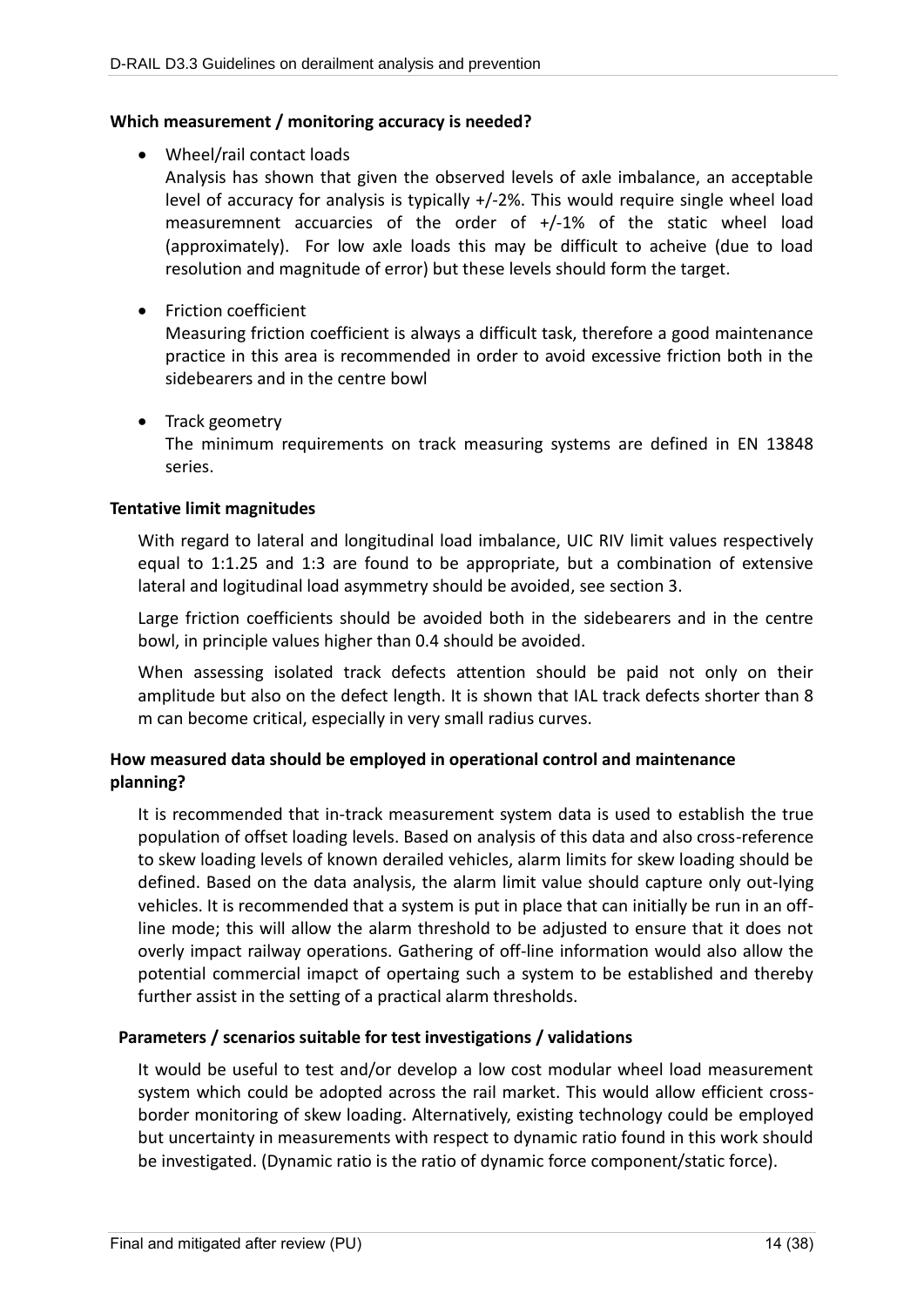### **Input on key parameters in causing derailments and parameters that should be measured (and how these relate to the key parameters if the key parameters can't be measured directly)**

The simulation and analysis work carried out within this work package recommends that the primary mitigation measurement should be the level of lateral skew loading. This can be monitored by adoption of an in-track systems to measure vertical wheel loads.

Further derailment prevention mitigation could also be gained through the parallel measurement of the lateral wheel force, enabling the Y/Q ratio to be monitored. In-track measurements of lateral forces were not available to the project but alarm levels close to the Nadel quotioent limit of 1.2 could be considered as a practical start point.

### **2.3.2 Potential commercial impact**

The commercial impact of detecting vehicles with skew wheel loads is difficult to determine prior to carrying out of a detailed study on the populations of skew loaded vehicles operating on the railways. The level of alarm limits and also the method of quaratining the vehicles will also impact on the commercial aspect. Commercial benefit may be realised when the costs associated with the system implementation and operational disruption are less than the costs associated with rectifying damage and disruption that would otherwise have been caused by the prevented derailments.

## **2.4 References**

1. D-RAIL, **D3.2: Analysis and mitigation of derailment, assessment and commercial impact**, *in preparation*, 2013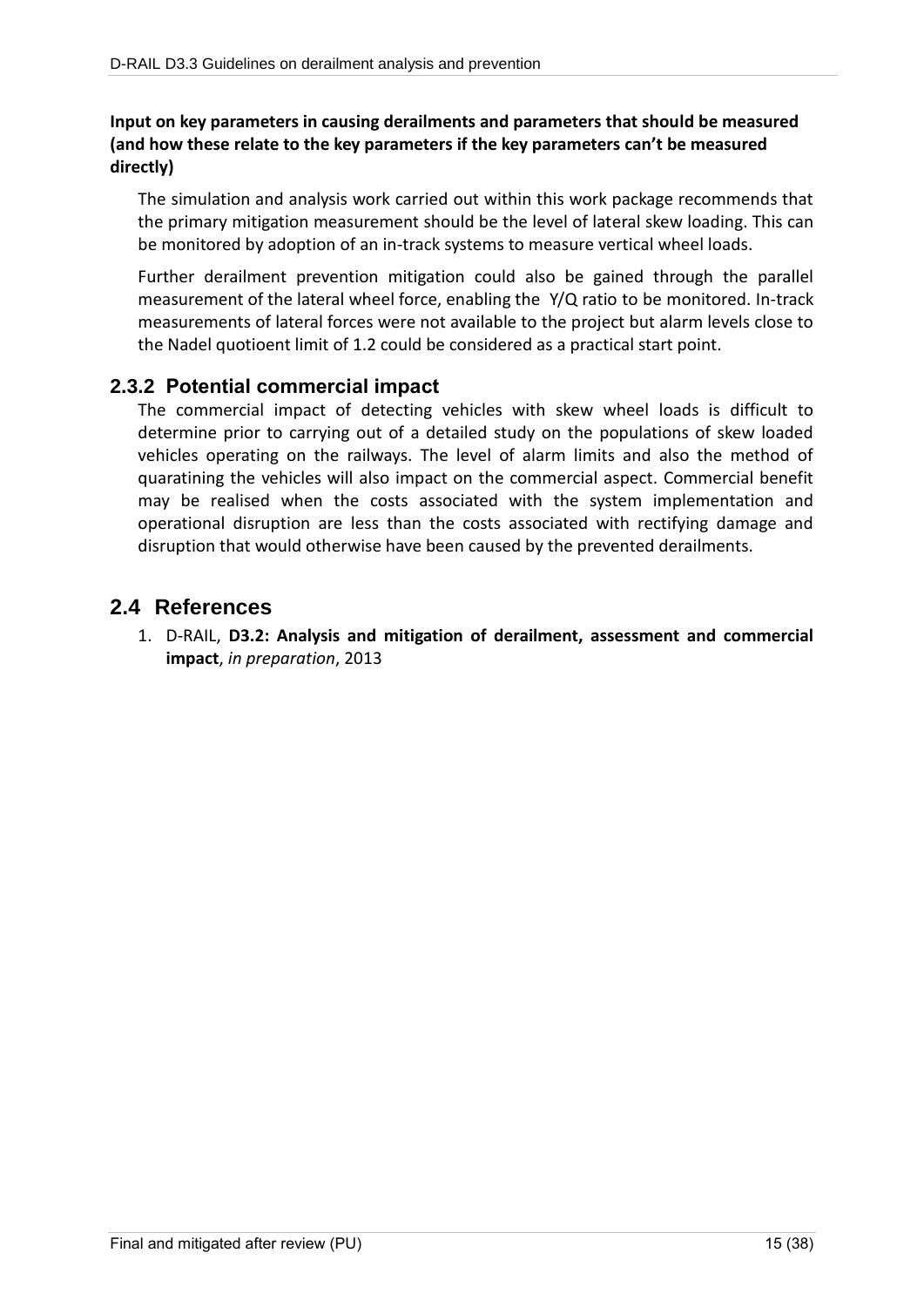# <span id="page-15-0"></span>**3 Derailment in switches & crossings**

# **3.1 Studied mechanisms and investigated parameters**

The derailment scenario studied for S&C is flange climb derailment in switches. The traffic situation studied is traffic in the diverging route of a small radius (R=190m) right hand turnout. This scenario is chosen because simulations and measurements show that the Y/Qratios for traffic in the diverging route are larger than those recorded for the through route [\[1\].](#page-24-0) Further, simulations show that traffic in a small radius turnout generates larger Y/Q-ratios than a turnout with larger radius for typical speed limits (See Chapter 4 of D3.2). As the Y/Qratio correlates to the risk of derailment according to Nadal's criterion [\[2\],](#page-24-1) the small radius turnout is considered to be the most critical case.

Four different parameter studies have been performed to evaluate a total of 25 track and vehicle parameters using design of experiments and response surface methods. All parameters are listed in [Table 1.](#page-15-1)

<span id="page-15-1"></span>*Table 1 List of investigated parameters*

| Side bearer friction coefficient                     |
|------------------------------------------------------|
| Centre plate friction coefficient                    |
| Primary suspension friction coefficient              |
| Side bearer play                                     |
| Longitudinal play in primary suspension              |
| Lateral play in primary suspension                   |
| Scale factor for vertical primary spring stiffness   |
| Scale factor for horizontal primary spring stiffness |
| Bogie c-c distance                                   |
| Axle c-c distance in bogie                           |
| <b>Chassis torsional stiffness</b>                   |
| <b>Traffic move</b>                                  |
| Wheel polygonalization                               |
| Speed                                                |
| W/r tread friction coefficient                       |
| W/r flange friction coefficient                      |
| Bogie load ratio for laden case                      |
| Side load ratio for laden case                       |
| Chassis twist                                        |
| Car body CoG vertical for laden case                 |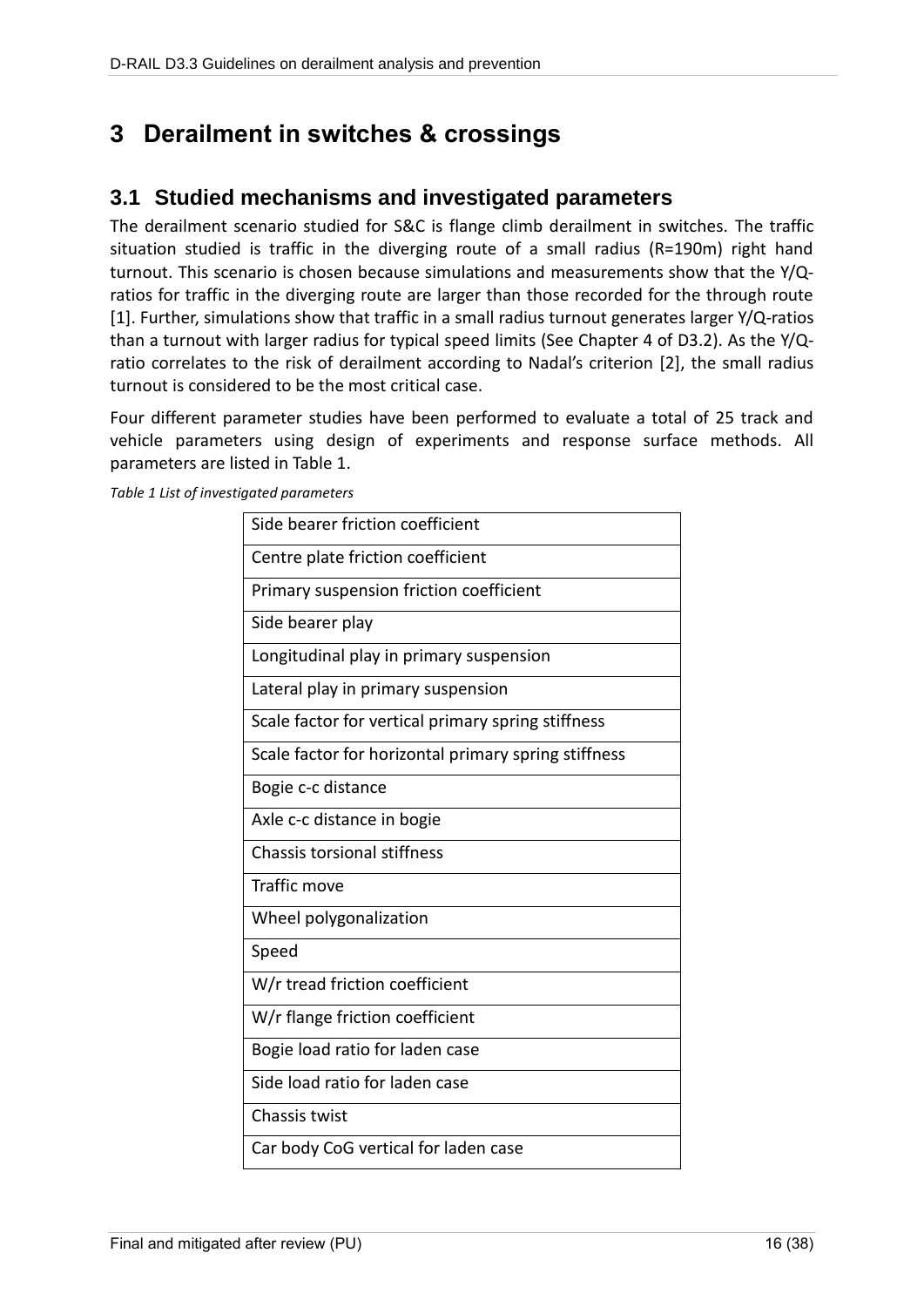| Lateral track irregularity amplitude  |  |
|---------------------------------------|--|
| Vertical track irregularity amplitude |  |
| Track twist irregularity amplitude    |  |
| Track gauge irregularity amplitude    |  |
| Wheel profile                         |  |

The major parameter group missing in these studies is the switch rail geometry itself. Efforts were made to create worn geometries based on Swedish maintenance limit templates. It was however found that a large number of assumptions were still needed regarding the actual shapes of the worn profiles. It is judged that a representative set of measured switch rail profiles on the current maintenance limit would be needed to perform this task, and that has not been feasible within the D-rail project.

# **3.2 Main conclusions from numerical simulations**

### **3.2.1 Main influencing parameters**

Based on the simulation based parameter studies, the most influential parameter categories were found to be

- Friction. The wheel rail friction coefficient is the most important in this category (as can be expected from Nadal's criterion), but also the friction coefficients in the primary and secondary suspensions are important. They affect among other things the yaw stiffness of the vehicle. The magnitude of influence for the different friction coefficients depends on the load state of the vehicle.
- Skew loading. Especially combined lateral and longitudinal skew loading.
- Chassis twist. It was found that chassis twist and longitudinal skew loading can interact in a non-linear fashion when they both strive to unload the same wheels. According to DB measurements (Chapter 3 of D3.2), diagonal load imbalance for tare state wagons in traffic can be significant which indicates the existence of significant chassis twist for wagons in traffic.
- Track irregularities, especially track twist. A strong interaction was found between track twist and lateral alignment. If the track twist unloads the outer wheel (reduced Q) and the lateral alignment pushes the same wheel inwards (increased Y) the resulting increase in Y/Q is larger than what can be expected from the sum of the contributions that these parameters add if they are varied one at the time.

Also, traffic in the facing move of the turnout was found to record the largest Y/Q-ratios and therefore the derailment risk is expected to be largest for this direction of travel.

Studying the influence of load state, it was concluded that a tare state wagon generates larger Y/Q-ratios than a laden wagon when the payload is centred. If the skew loading is large, a laden vehicle can generate larger Y/Q-ratios than a tare state vehicle.

The exact magnitude of the influence for each parameter on the Y/Q can be found in D3.2.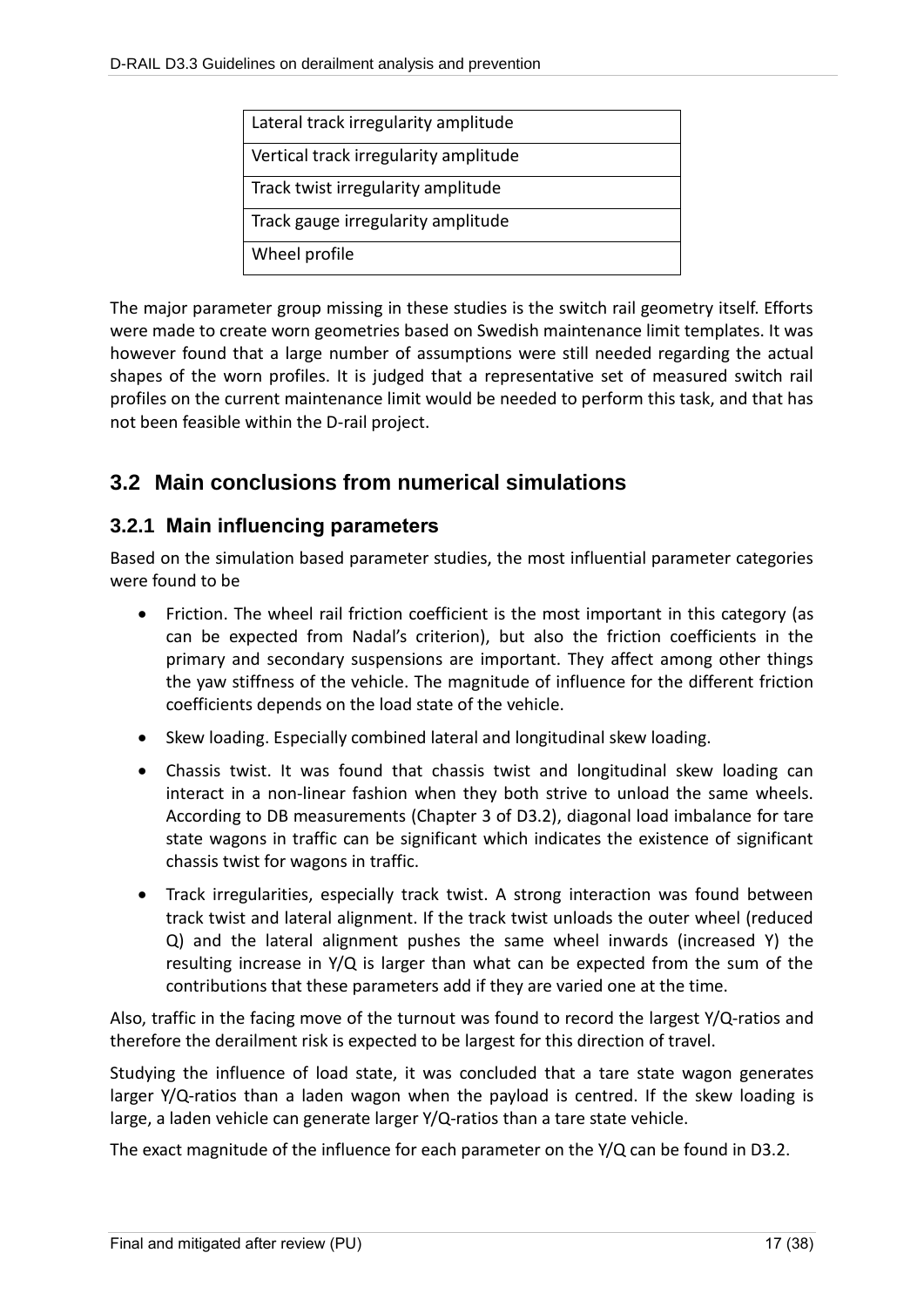## **3.2.2 Derailment surface**

Based on the parameter screening, a bad case vehicle-turnout combination was defined where all parameters were set to their worst setting. By introducing a parameterization of the model in the most influential parameters (but friction) it was possible to estimate a derailment limit surface as a function of these parameters. The results suggest that a vehicle can derail within current standards if all parameters are set in their worst or close to worst position.

However, considering the studies presented in Chapter 3 of D3.2 on measured wagon skew loading and the relation between track irregularity amplitude and wave length, it should be noted that the parameter combinations leading to derailment in simulations are very unlikely in practice even if they are theoretically feasible within standards. Also, some of the variable levels used are based on engineering judgement.

Simulations suggest that the risk of derailment is larger in a curve featuring switch rail geometry compared to a plain line curve, everything else being equal. Maintenance tolerances for track irregularities in switches could therefore be tighter than those for plain line. In e.g. Sweden this is already the case for the gauge dimension [3].

Studying the influence of load state, it was concluded that a tare state wagon generates larger  $Y/Q$ -ratios than a laden wagon where the payload is centred. If the skew loading is large, a laden vehicle can generate larger Y/Q-ratios than a tare state vehicle. The derailment limits for laden and tare state vehicles can be compared more closely from the figures in Chapter 4 of D3.2.

### <span id="page-17-0"></span>**3.2.3 Tentative limit values**

In order to find tentative limits for the influential vehicle parameters longitudinal skew loading, lateral skew loading and chassis twist, a derailment surface was obtained for a parameterized vehicle running through a switch with bad but realistic track irregularities. Assuming that the simulation case is a realistic bad case, some tentative limits could be suggested for these parameters based on the performed simulations.

In order to set limits, distinction should first be made between nominal and observed vehicle and axle load imbalances as defined in Section 3.5. The nominal imbalances are of interest for loading guidelines while the observed load imbalances are relevant for the detection of derailment prone vehicles in track. Simulations show that a nominal lateral load imbalance (4) of 1:1.25 can correspond to an observed load imbalance for the vehicle (6) of up to 1:1.3 due to suspension compliance and other asymmetries that can arise when the vehicle is asymmetrically loaded in both the lateral and longitudinal direction. Longitudinal skew loading is less sensitive and a nominal load ratio (3) of 1:3 between bogies gives more or less the same result if calculated using observed wheel loads from simulation in (5).

For chassis twist the correlation between the applied twist and the diagonal load ratio (7) is good for a tare state vehicle. For a laden vehicle the correlation is poor as the diagonal load ratio can be affected by skew loading due to non-linearities in the suspension. The diagonal load ratio is dependent on the compliance properties of the specific wagon in question and is therefore not easily determined before the vehicle is loaded.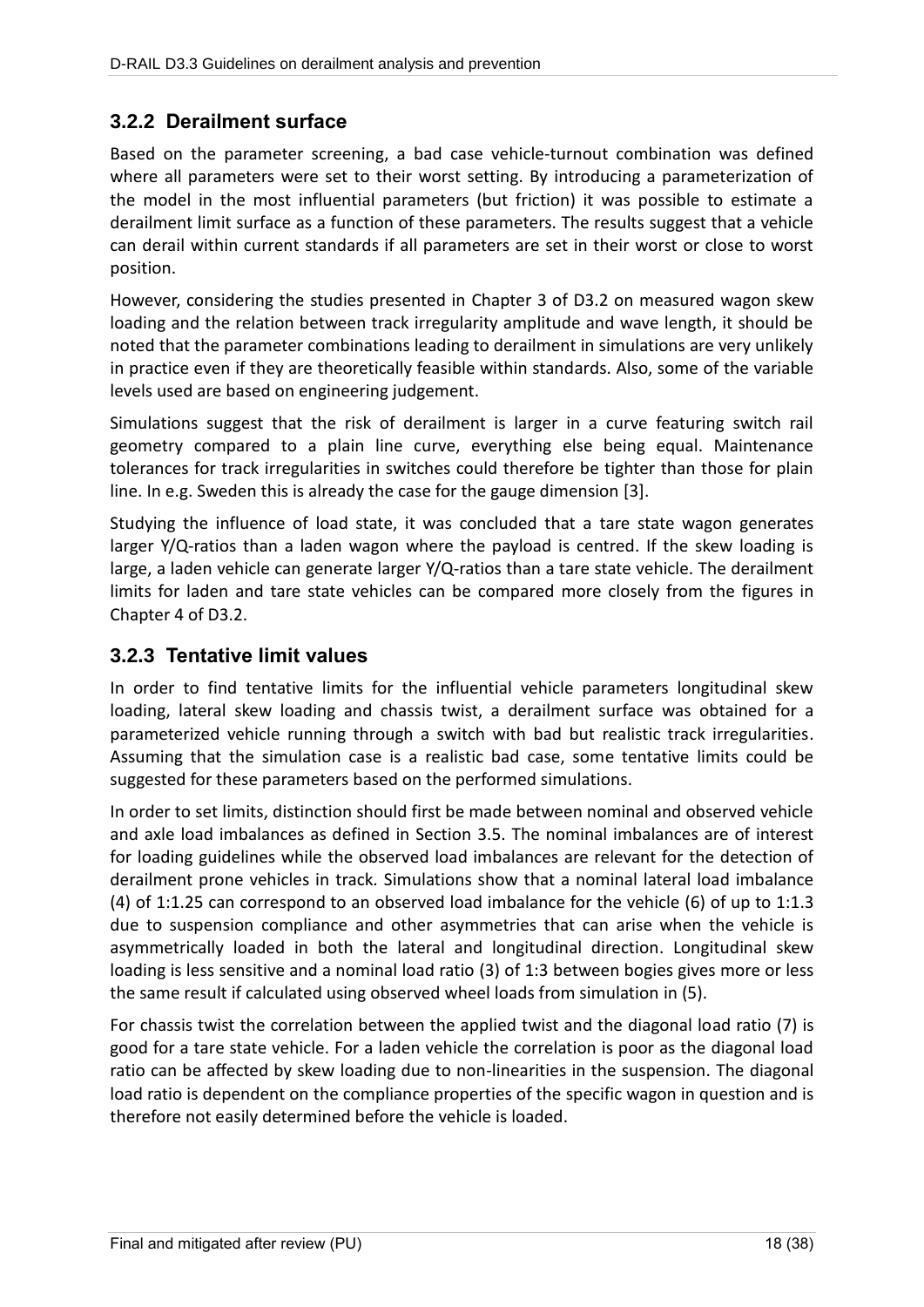It is further shown that the maximum axle load imbalance (9) is a non-linear function of skew loading and chassis twist. It means that the observed axle load imbalances can be much higher than the nominal. See also Section 4.5.14 of D3.2

### **Limits for observed load imbalances**

Studying the simulated derailment limit as a function of load imbalances (Section 4.5.13-15 in D3.2), it seems that a limit of the observed lateral load ratio (6) of 1:1.35 and a limit of the observed longitudinal load ratio (5) of 1:3 could be reasonable for the enforcement of skew loading limits. With these limits there is still some margin to derailment in each individual direction such that some chassis twist and skew loading in the other direction could be accepted in combination with an extreme value in one direction. Individual limits for lateral and longitudinal skew loading should work reasonably well in practice as measurements indicate that cases of combined extreme skew loading are rare. It is recognised however that combined skew loading is the worst case and a loading situation which is not assessed with individual criteria for the longitudinal and lateral direction.

Considering limits on the maximum axle load imbalance (9), the derailment surface study shows that all parameter combinations with an associated axle load imbalance above 1:2 derail for the given simulation set-up. In the light of these results, the SBB axle load imbalance limit of 1:1.7 is definitely reasonable as most vehicles with a maximum axle load imbalance above this limit derail. It is therefore suggested as a tentative axle load imbalance limit.

The load imbalance limits on vehicle and axle level are complementary. Sometimes the axle load imbalance is stricter than the imbalance on vehicle level and vice versa. It is therefore recommended that both limit types are used to detect derailment prone vehicles. Especially the maximum axle load imbalance and the longitudinal vehicle load imbalance are complementary. The lateral load imbalance on the vehicle level is almost rudimentary if the axle load imbalance is also in place according to this study. The axle load imbalance criterion was shown to be the better single imbalance criterion in this study as it is better at separating the derailing vehicles from the non-derailing vehicles for the investigated parameter space.

For the investigated derailment surface, it has been shown that it is possible to formulate criteria that can better discriminate between the derailing and non-derailing vehicles by taking the full load imbalance state of the vehicle into account. Criteria have been formulated using ellipsoidal, planar and line equations which are functions of the vehicle's load imbalances. Of these the line criterion showed the most promising result, and it is suggested as a load imbalance limit.

The criterion limits the maximum wheelset load ratio as a function of the observed longitudinal vehicle load ratio using a standard line equation. It is written as:

$$
\varphi_{\text{axle,observed,max,limit}} = k_l \varphi_{\text{long,observed}} + m_l \tag{1}
$$

using the load imbalance definitions of equations (5) and (9). With  $k_1$ =-0.25 and  $m_1$ = 2.05, the criterion limits the  $\varphi_{axle,observed,max}$  to 1.8 when  $\varphi_{long,observed}=1$  and  $\varphi_{axle,observed,max}$ to 1.35 when  $\varphi_{\text{long,observed}} = 3$ .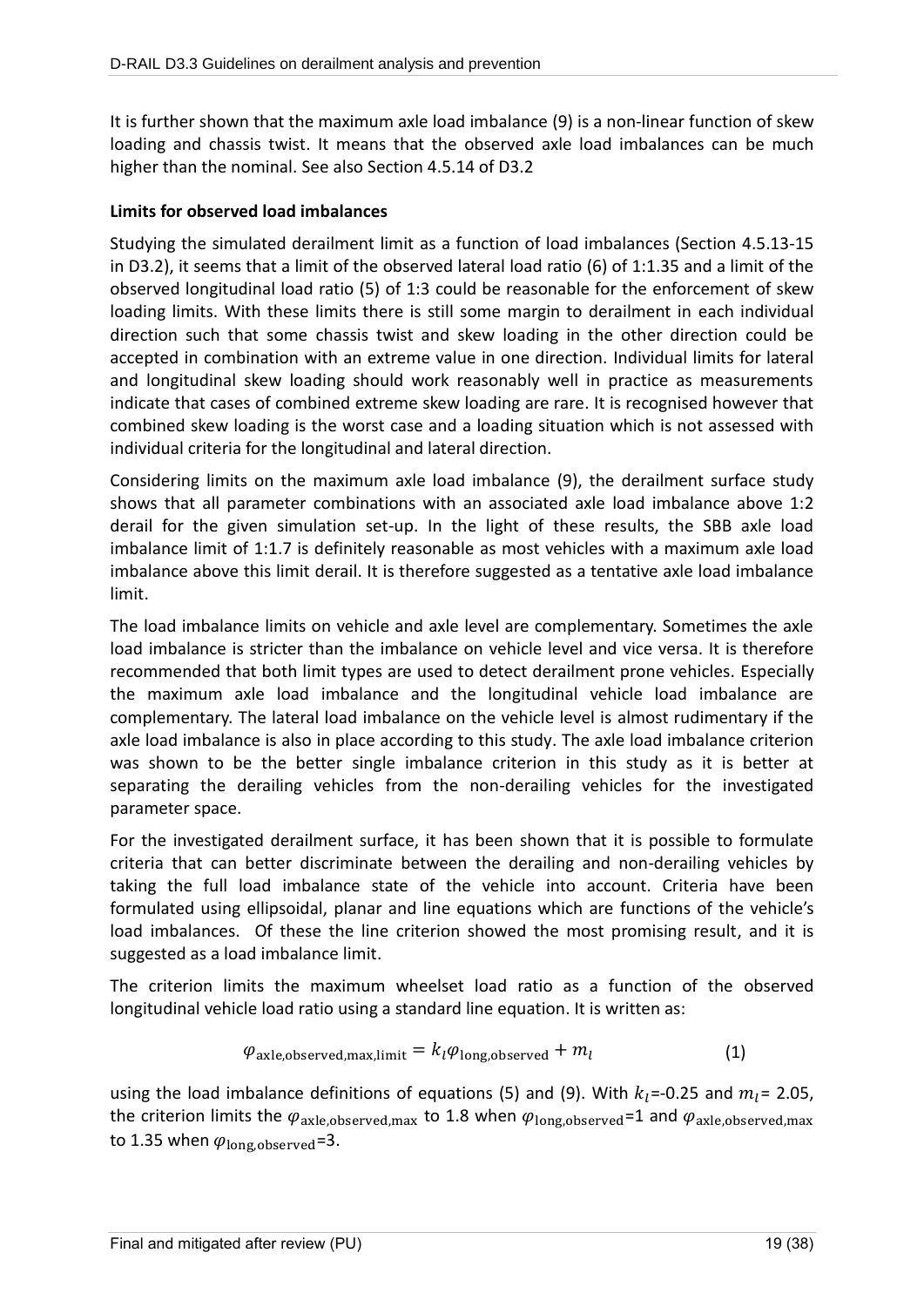Forming a quotient between  $\varphi_{axle,observed,max,limit}$  as calculated for an observed  $\varphi_{\text{long,observed}}$  and the corresponding observed  $\varphi_{\text{axle,observed,max}}$ , the line criterion *l* can be formulated as:

$$
l = \frac{\varphi_{\text{axle,observed,max}}}{\varphi_{\text{axle,observed,max,limit}}}
$$
 (2)

A value above 1 would mean that the vehicle is beyond the estimated derailment limit. The details are given in 4.5.15 of D3.2.

### **Limits for nominal load imbalances**

The simulations show that the RIV loading guidelines are appropriate, but it is a problem that they do not account for (extensive) combined skew loading which was found to be critical in simulations. It is therefore recommended that the loading guidelines are updated such that they also limit the amount of combined skew loading allowed. The planar derailment criteria of Section 4.5.15 in D3.2 could be a starting point for such a discussion. It can be simplified into two dimensional criteria that is a function of longitudinal and lateral skew loading. This creates a rombic loading limit surface instead of the rectangular which is the result of the RIV-limits.

### **Chassis twist**

It is recommended that tare state vehicles with a diagonal load ratio (7) above 1:1.3 should be inspected for chassis twist. To reach this level of diagonal load ratio a chassis twist of 32 mrad was applied to a chassis modelled as rigid. If the diagonal load ratio is as high as 1:1.7, the wagon is estimated to be on the derailment limit and should be stopped then if not earlier. As there is no significant skew loading for a tare state vehicle, the stated diagonal load ratios correspond to the average axle load imbalance in each bogie. This means that an axle load imbalance of about 1:1.7 corresponds to the derailment limit for a tare state vehicle in this study.

### **3.2.4 Potential preventive measures**

One way to mitigate excessive skew loading is to make sure that wagons are loaded correctly and solidly in the first place. E.g. containers can be checked for weight distribution before they are loaded onto wagons.

Uneven wheel loads due to chassis twist or other causes can be checked in maintenance workshops in case this exercise isn't performed already.

In track, skew loading and diagonal loading (due to for example a twisted chassis) can be detected by post processing of data for individual vehicles from wheel load measurement stations. Skew load measurements can detect vehicles with a poor load distribution while the measurement of diagonal loading is mainly useful to detect vehicles in need of maintenance in their tare state.

As it has been shown that the switch rail geometry slightly increases the risk of derailment compared to standard rail, everything else being equal, one potential preventive measure for switches is to prescribe tighter track irregularity tolerances in switches.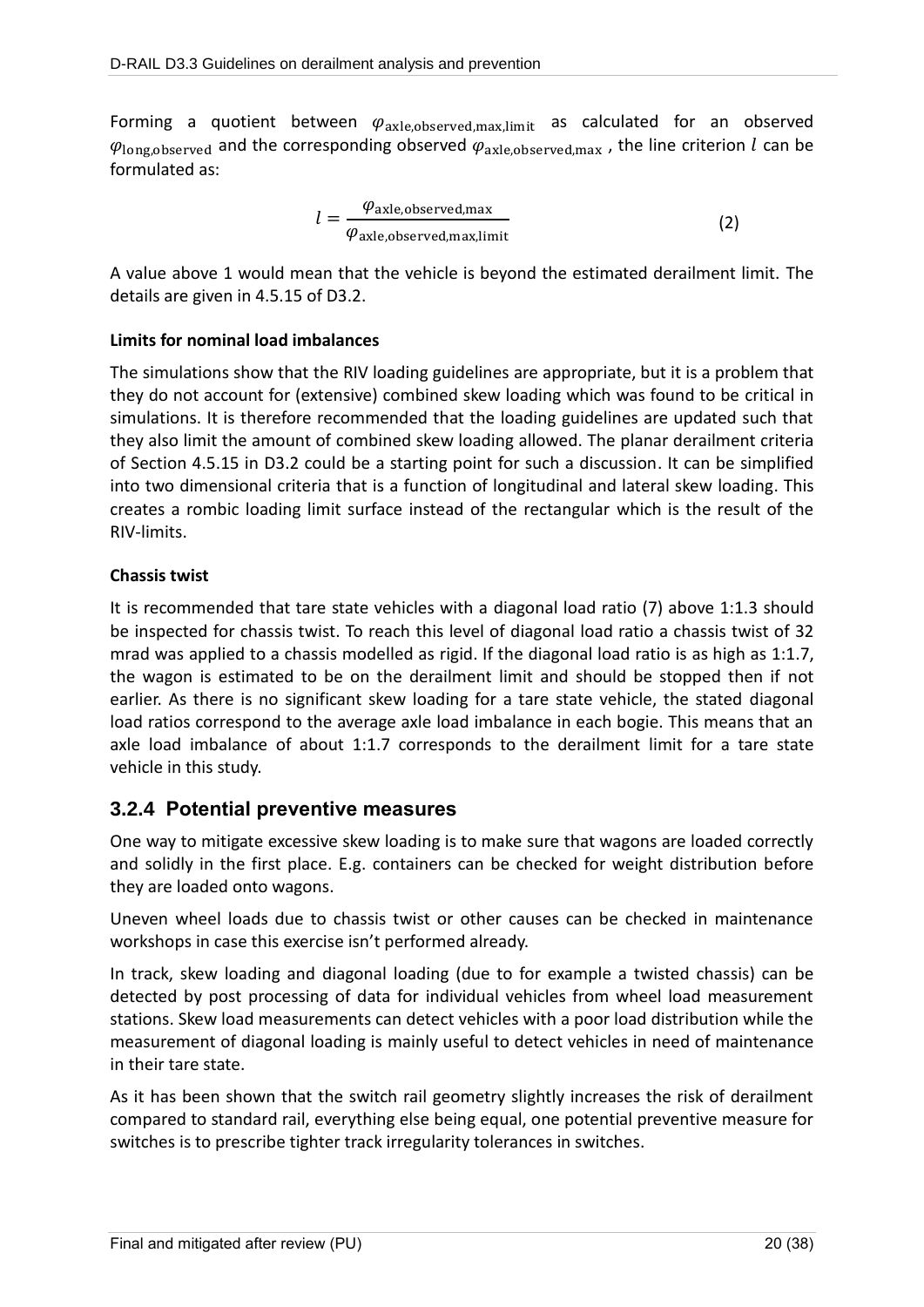Friction management in both the wheel-rail contact and in the suspension of the Y25 bogie can be useful mitigation measures considering the importance of friction with regards to the risk of derailment.

# **3.3 Recommendations and concluding remarks**

### **3.3.1 Recommended actions**

It is recommended that cargo units such as containers are checked for load imbalances before they are loaded onto vehicles.

It is recommended that data from axle load check points are used to detect vehicle and axle load imbalances. The tentative limits and criteria given in [3.2.3](#page-17-0) can be used as a starting point.

This work has highlighted that the derailment limit is a function of many influencing parameters which makes it difficult to set limits for each parameter separately. The suggested approach for derailment mitigation is that high limits that would stop only a very small part of the vehicle fleet are implemented and enforced for highly influential parameters such as skew loading and chassis twist. Through investigation of the stopped vehicles, more information can be obtained about the correlation between vehicle wheel load status and the vehicle condition and limits could then be tightened in steps if the stopped vehicles are in a very poor condition. Different levels of the limits could also be applied. E.g. above a certain threshold the vehicle isn't stopped but has to be inspected within a specified time period. The objective in mind must be to increase the overall safety and efficiency of the railway freight sector, not to obstruct it.

Suggested alarm limits for lateral and longitudinal skew loading are load ratios of 1:1.35 and 1:3. The warning limits could be put at 1:1.3 and 1:2.5 respectively. The alarm limit for individual axles could be set to 1:1.7 which corresponds to the SBB limit which was found to be reasonable in simulations. If it is feasible to use a multi parameter criterion, the line criterion (2) is suggested as an alarm limit together with the limit on longitudinal load imbalance of 1:3. This criterion is believed to be a better criterion than the criteria that limit one load imbalance at the time as it was found to be better at separating the derailing from the non-derailing vehicles in this study.

For tare state wagons it is recommended that a diagonal load ratio above 1:1.3 should result in a chassis inspection and that wagons with a diagonal load ratio or axle imbalance ratio of 1:1.7 should be stopped as these ratios of load imbalance are on the derailment limit in simulations.

These limits do not consider the measurement accuracy of the axle load check points which needs to be accounted for. Especially the axle load imbalances are uncertain as high dynamic ratios caused by wheel defects could be difficult to separate from the quasi static values as discussed by UoH in chapter 3 of D3.2. If imbalance quantities are calculated for the whole vehicle, they are less sensitive to measurement noise and high dynamic loads from individual wheels as they include information from many wheels that create an averaging effect.

It is recommended that derailment studies are conducted for more freight vehicle types. Only Y25-based vehicles were studied in D-rail WP3.2.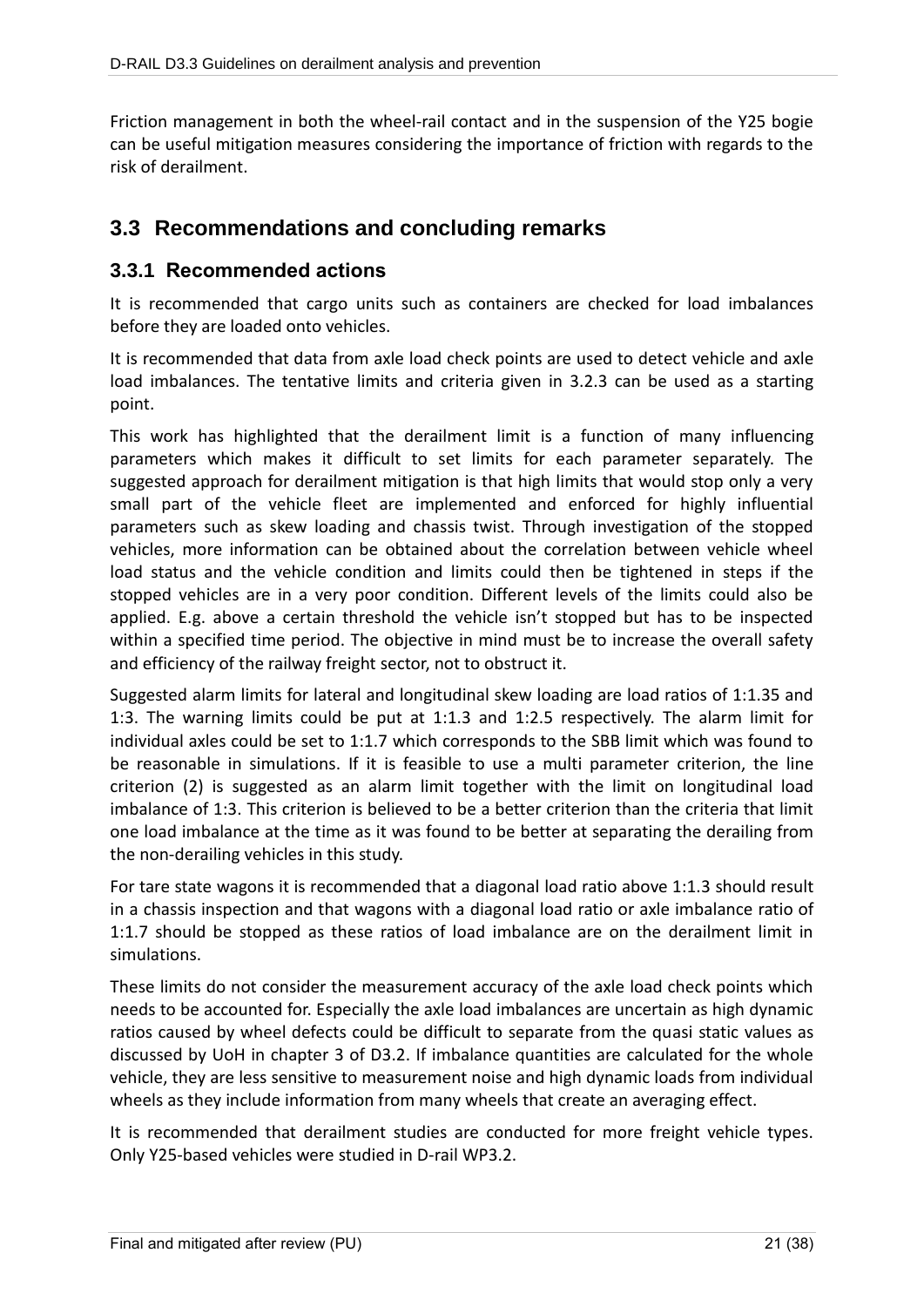## **3.3.2 Potential commercial impact**

The commercial impact will depend on the enforcement strategy used. If rather lenient alarm limits for load imbalances are introduced at first together with warning levels at which the train operators is informed about the status of their vehicles, an awareness of the issue can be created. If train operators know that limits are enforced, they will probably make larger efforts to make sure that their vehicles comply with those rules. Then limits could be tightened over time. In this way the commercial impact counted as the number of stopped trains could be rather limited, but it might require additional efforts for train operators to ensure rule compliance. It is however expected that some extra care when loading vehicles and containers isn't vastly expensive. The benefits expected are a lower derailment frequency when the most derailment prone vehicles are removed from traffic and less track deterioration as extreme individual wheel loads are mitigated.

# **3.4 Future Work**

The parameter studies on track irregularities show that the simulated Y/Q-ratios are nonlinear functions of the track parameters where there can be significant interaction between parameters. Especially a large interaction was found between track twist and the lateral alignment. These results suggest that track maintenance criteria could be a function of several track parameters instead of considering parameters one by one. A much more comprehensive study than the one performed here would be needed to confidently develop such limits.

Simulations show that traffic in a small radius turnout generates larger Y/Q-ratios than a turnout with larger radius for typical speed limits. These speed limits are based on the nominal uncompensated lateral acceleration for a point mass approximation of the vehicle and does not account for bogie yaw stiffness, rotational inertia and other relevant effects. It is therefore suggested that simulation models and track force measurements can be used to find speed limits that provides consistent track loading at different curve radii.

It was found that the risk of derailment is larger in a curve featuring switch rail geometry compared to a plain line curve, everything else being equal. Future studies could investigate the actual track geometry quality found in turnouts and compare it to plain line.

# **3.5 Load Ratios (Appendix)**

## **3.5.1 Nominal load ratios**

Typical loading guidelines for freight vehicles such as those of UIC (RIV limits) [4] limit the longitudinal and lateral offset for payload centre of mass. The offset limits are determined through simple studies of static equilibriums such as those presented in Figure 1 for a vehicle with two bogies and four axles which is the vehicle type of interest for the present study. In the longitudinal direction the full vehicle is considered while in the lateral direction half a vehicle is considered.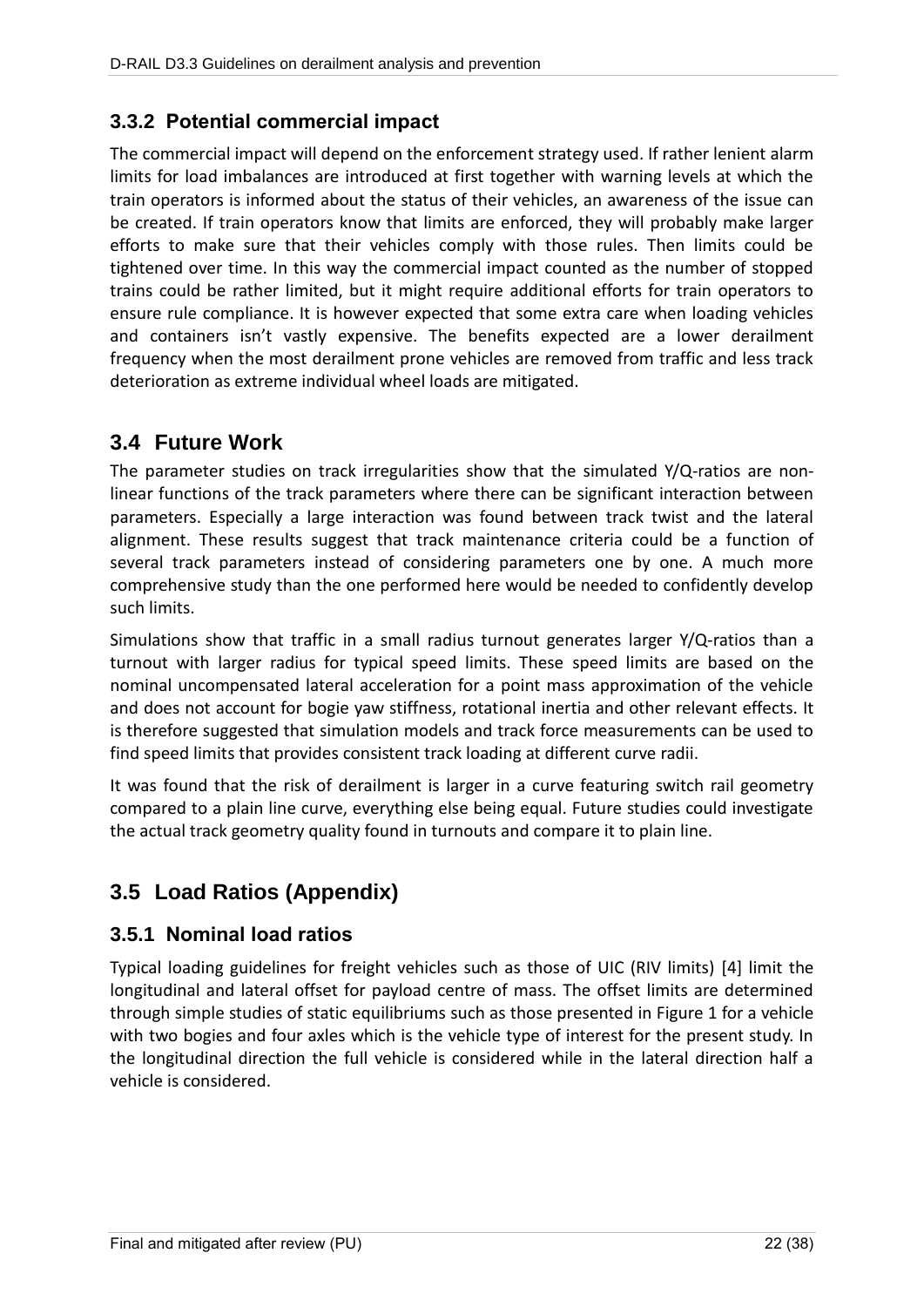

*Figure 1 Illustrations of modeling for calculations of skew loading. Longitudinal (left) and lateral (right)*

In Figure 1 the vehicle mass M is the mass of the tare state vehicle such that  $M = E_1 + E_2$  – P. P is the full payload while  $P_a$  is the part of the payload for the studied half of the vehicle.  $E_{1,2}$  are the bogie loads and  $R_{1,2}$  the side loads for the studied half vehicle.

As there are only two unknown forces each in the studies of longitudinal and lateral load imbalance, the forces can be found using vertical force/load equilibrium and moment equilibrium.

The UIC loading guidelines then state that

$$
\varphi_{\text{long,nominal}} = \max \left[ \frac{E_1}{E_2}, \frac{E_2}{E_1} \right] \le 3 \qquad (\le 2 \text{ for two } - \text{ axle vehicles}) \tag{3}
$$

$$
\varphi_{\text{lat},\text{nominal}} = \max\left[\frac{R_1}{R_2}, \frac{R_2}{R_1}\right] \le 1.25\tag{4}
$$

which imposes limits on the payload displacements  $\Delta x$  and  $\Delta y$ . As can be noted from the calculation set-up in Figure 1, only sums of wheel loads are included in the calculations as there isn't enough detail in the modelling to determine each individual wheel load. It can of course be assumed that the loads are distributed evenly, but such an approach doesn't account for e.g. non-linearities or compliance in the suspensions or any imperfections in chassis components that can be the case for real vehicles.

Especially for the lateral direction the observed lateral load imbalance in a bogie can be much larger than that predicted by the above model if there is a twist in the chassis which would apply a superimposed torque on the half-wagon model to the right in Figure 1. As long as any coupling torque between the vehicle halves isn't accounted for, it typically makes little difference for the offset limit whether the full or half vehicle is considered in the nominal calculations. If the payload is centred in the longitudinal direction it makes no difference. Also roll compliance in the suspension due to load offset can move the centre of mass of the vehicle and cause an increased load imbalance compared to the nominal.

It should therefore be recognised that even if a vehicle fulfils the nominal loading guidelines, it does not mean that the actual wheel loads that can be observed in track are also within those limits.

## **3.5.2 Observed load ratios**

In this section vehicle load ratios for the longitudinal, lateral and diagonal direction will be defined. The ratios are based on observed vertical wheel loads that can come either from simulation or wheel load checkpoints. The longitudinal load ratio is defined as the sum of all vertical wheel loads for the bogie carrying the largest load divided by the corresponding sum of the bogie carrying the smaller load. As it is difficult to know which bogie carries the largest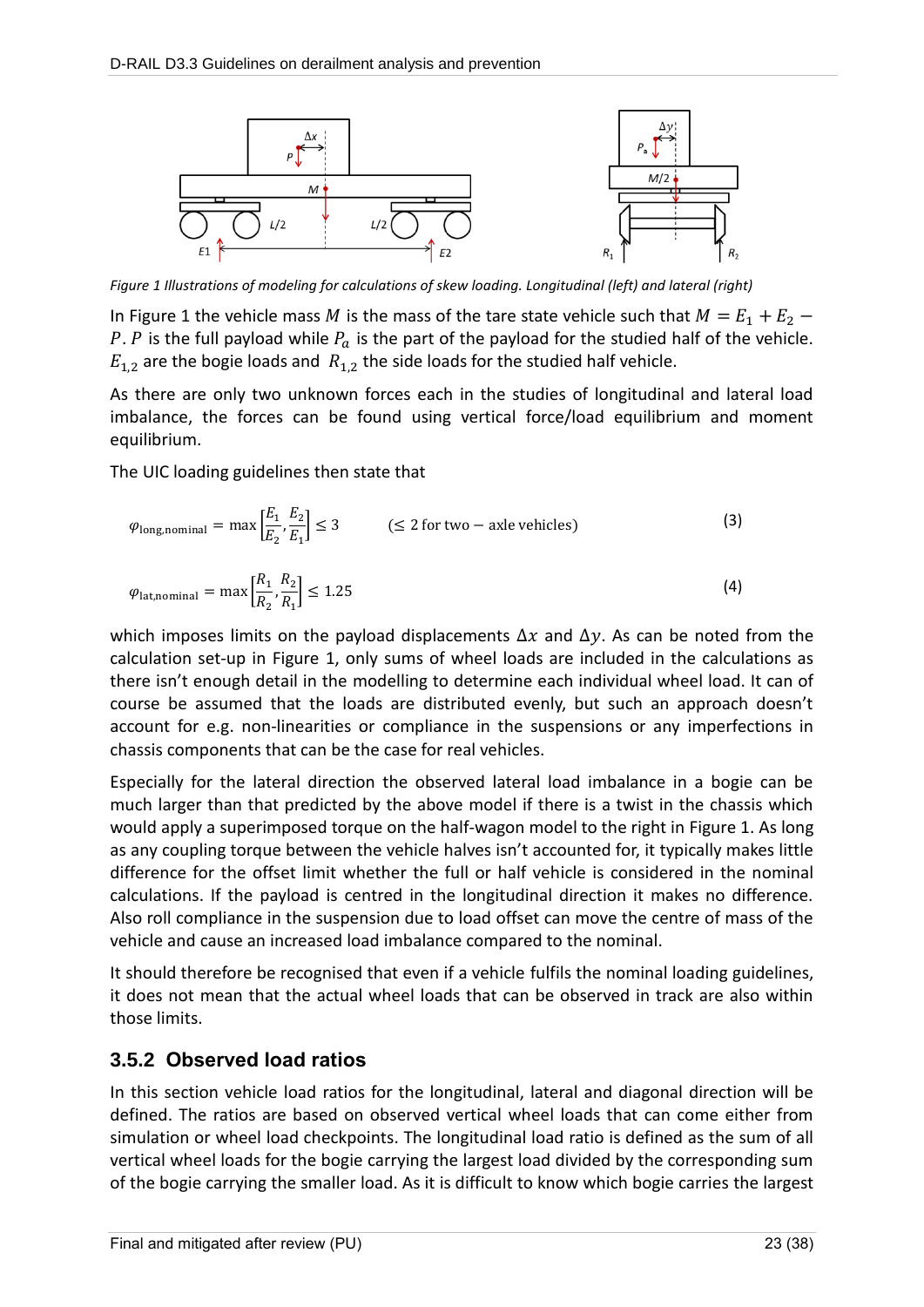load beforehand, both versions of the ratio are calculated and the maximum value is used. Mathematically this can be written as

$$
\varphi_{\text{long,observed}} = \max \left[ \frac{Q_{21l} + Q_{22l} + Q_{21r} + Q_{22r}}{Q_{11l} + Q_{12l} + Q_{11r} + Q_{12r}}, \frac{Q_{11l} + Q_{12l} + Q_{11r} + Q_{12r}}{Q_{21l} + Q_{22l} + Q_{21r} + Q_{22r}} \right]
$$
(5)

where  $Q_{xy\,l/r}$  are the estimated quasi static wheel loads, index x the bogie number and index *y* the wheelset number within a bogie. *l/r* means left or right.

In the same way a lateral load ratio can be defined as

$$
\varphi_{\text{lat,observed}} = \max \left[ \frac{Q_{11r} + Q_{12r} + Q_{21r} + Q_{22r}}{Q_{11l} + Q_{12l} + Q_{21l} + Q_{22l}}, \frac{Q_{11l} + Q_{12l} + Q_{21l} + Q_{22l}}{Q_{11r} + Q_{12r} + Q_{21r} + Q_{22r}} \right]
$$
(6)

It can be noted that  $\varphi_{\text{long,observed}}$  and  $\varphi_{\text{lat,observed}}$  are statically determined in the sense that for a given centre of mass position of the vehicle, the sum of torques about the centre of mass must be zero in both the lateral and longitudinal direction for the vehicle to stay at rest. This means that the load ratios observed correspond to the actual load ratio of the vehicle within the tolerances that can be expected due to e.g. asymmetric contact point conditions that can affect the length of the vertical wheel load levers about the centre of mass. The centre of mass position of the vehicle itself isn't statically determined however as it depends on e.g the state of the suspension.

For a mechanical system the term "statically determined" means that the forces and moments required for static equilibrium can be determined directly from static force and moment equilibrium equations. If the number of unknowns is larger, the deformation of the constituents of the system needs to be accounted for to obtain the equilibrium forces.

It should be noted that even if the sum of forces on each side of the vehicle and within each bogie of the vehicle are determined by the vehicle's load distribution, the individual wheel forces are not. Due to friction, suspension non-linearities, geometrical imperfections, load history etc. the load can be unevenly distributed between individual wheels and can also vary between different measurements. This makes measurements of the vehicle load ratios necessary if skew loading is to be estimated. It is not sufficient to study the load ratio of individual axles to draw conclusions about the vehicle's pay-load distribution.

In addition to the longitudinal and lateral load ratios, a diagonal load ratio which compares the sum of loads on the left front and right rear wheels to the loads on the right front and left rear wheels or vice versa is defined.

$$
\varphi_{\text{diag,observed}} = \max \left[ \frac{Q_{11r} + Q_{12r} + Q_{21l} + Q_{22l}}{Q_{11l} + Q_{12l} + Q_{21r} + Q_{22r}}, \frac{Q_{11l} + Q_{12l} + Q_{21r} + Q_{22r}}{Q_{11r} + Q_{12r} + Q_{21l} + Q_{22l}} \right]
$$
(7)

The diagonal load ratio can be used to observe asymmetries in a vehicle such as a twisted chassis. The diagonal load ratio is statically undetermined and cannot be obtained directly from the payload distribution of the vehicle.

Even though it is difficult to draw conclusions about the exact skew loading state of a vehicle based on measured load ratios for individual axles, it is still a load imbalance measure that can be highly relevant for detection of derailment propensity. The observed axle load imbalance can be defined as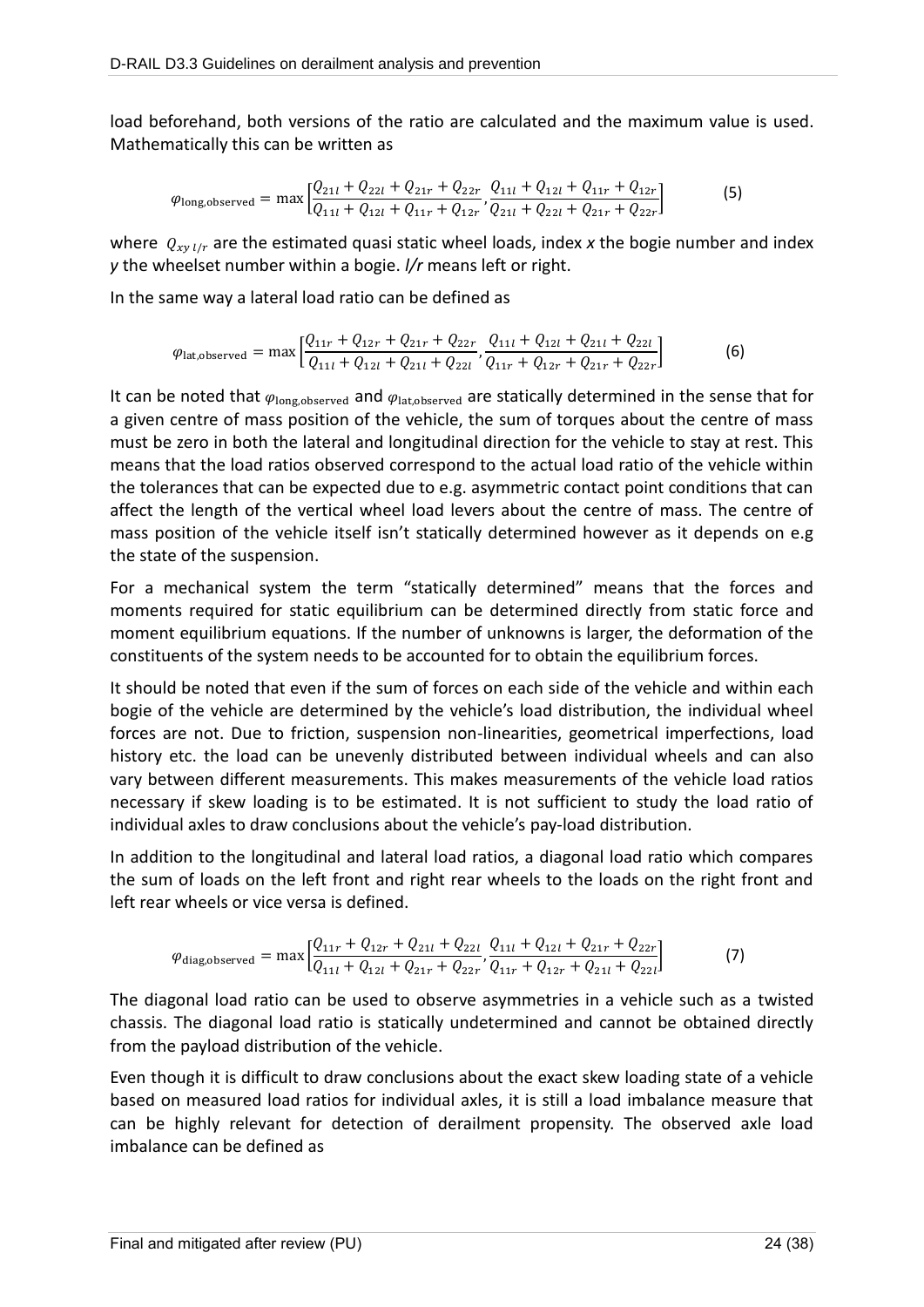$$
\varphi_{\text{axle,observed}} = \max \left[ \frac{Q_l}{Q_r}, \frac{Q_r}{Q_l} \right] \tag{8}
$$

As there are several axles in a vehicle, it is also useful to define the maximum axle load imbalance as

$$
\varphi_{\text{axle,observed,max}} = \max \left[ \frac{Q_{11l}}{Q_{11r}}, \frac{Q_{11r}}{Q_{11r}}, \frac{Q_{12l}}{Q_{12r}}, \frac{Q_{12r}}{Q_{12l}}, \frac{Q_{21l}}{Q_{21r}}, \frac{Q_{22l}}{Q_{21l}}, \frac{Q_{22r}}{Q_{22r}}, \frac{Q_{22r}}{Q_{22l}} \right]
$$
(9)

## **3.6 References**

- <span id="page-24-0"></span>[1] B. Pålsson, **Towards optimization of railway turnouts**, Licentiate Thesis, Department of Applied Mechanics, *Chalmers University of Technology*, Göteborg, Sweden, 2011
- <span id="page-24-1"></span>[2] UIC Code 716 R
- [3] Spårväxel-Normalvärden och toleranser, Standard BVS 1523.004, Trafikverket (Swedish Railway Administration), Sweden, 2010
- [4] RIV Loading Guidelines Part 2: UIC, Paris, 01.01.1998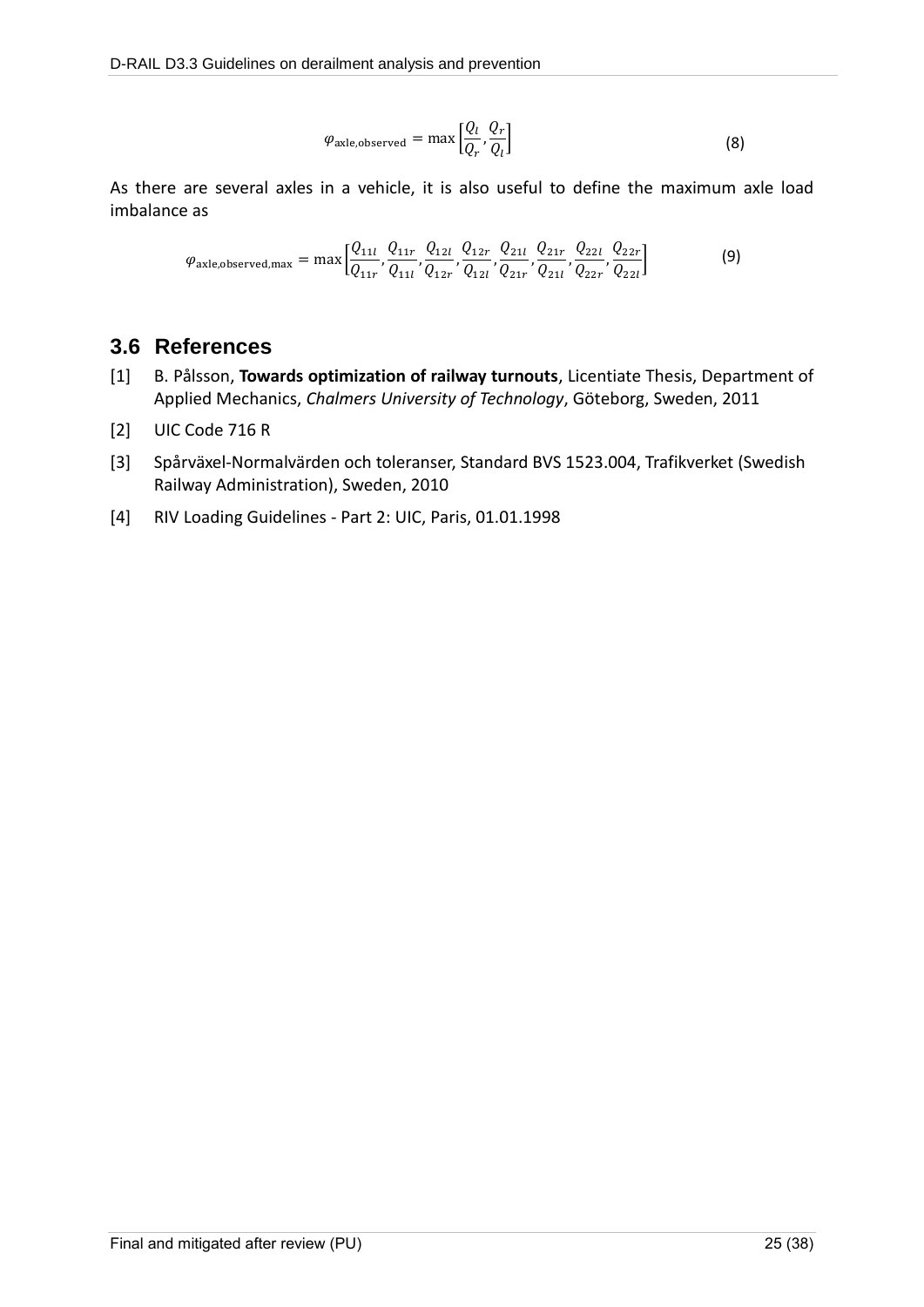# **4 Derailment due to wheel failures**

## **4.1 Studied mechanisms and investigated parameters**

Thermal loads and mechanical loads can each cause fatigue damage and cracks to grow in wheels. Basically three scenarios for derailment have been studied in D-RAIL:

- 1. Wheel failure due to (excessive) tread braking
- 2. Wheel failure due to (excessive) wheel-rail contact forces
- 3. Wheel failure due to combined damage from tread braking and wheel-rail contact

Risks of fatigue and fracture have been assessed for two generic wheel designs where one represents the classical freight wheel with a slightly S-shaped web and one is a so-called lowstress wheel specifically designed for high thermal loads with a more elaborate shape of the wheel web. The wheel designs are studied for new and for fully worn down rims.

The aim is to find limiting parameters for both the loading of the wheels and for allowable cracks in wheels. The studied wheel designs (described above) have been chosen with aim to cover most wheels that are in use in Europe.

The evaluation of fatigue in the wheel web due to loads induced at the wheel-rail contact basically follows the standard EN 13979-1. In the standard, a set of fatigue loads and a method for assessing fatigue due to the stresses induced by the loads are given. The magnitudes of vertical and the lateral loads have been varied also outside the limits outlined by the EN standard.

Severe drag braking has been studied by use of a thermal model developed within CHARMEC for analysis of wheel and brake block temperatures. The rail chill is implemented as heat conducted from the hot wheel to the cold rail at rolling contact. The temperature field in a wheel during braking causes axial deflection of the wheel rim (in relation to the hub), which may cause a permanent change of the wheelset gauge. It may also induce high tensile residual stresses in the wheel rim after subsequent cooling. This may lead to initiation and growth of transverse cracks in the wheel rim. Sequentially coupled thermal-stress analyses have been performed by first solving the pure heat transfer problem. The temperature solution is then used in the stress analysis as a predefined field. Resulting stresses and displacements have been studied also for drag braking power levels higher than specified by standards. Two different material models with temperature dependent parameters are used for analysing the wheel behaviour at braking: One linear kinematic model and one novel (advanced) model that incorporates viscoplasticity and a combination of nonlinear isotropic and kinematic hardening. The viscous response of this model is primarily included in order to capture the observed relaxation of the material at elevated temperatures. The nonlinear hardening relations also include time recovery effects in order to capture slow processes (diffusion dominated) in the material leading to a decreased hardening. Using the advanced material model, also wheel behaviour for multiple braking cycles is studied to evaluate stability of wheel stresses and displacements.

The combined fatigue damage for the wheel web has been analysed from mechanical wheel/rail contact forces (as specified by the EN 13979-1) and by thermomechanical loading induced by drag braking and stop braking. It is assumed that the wheels cool down between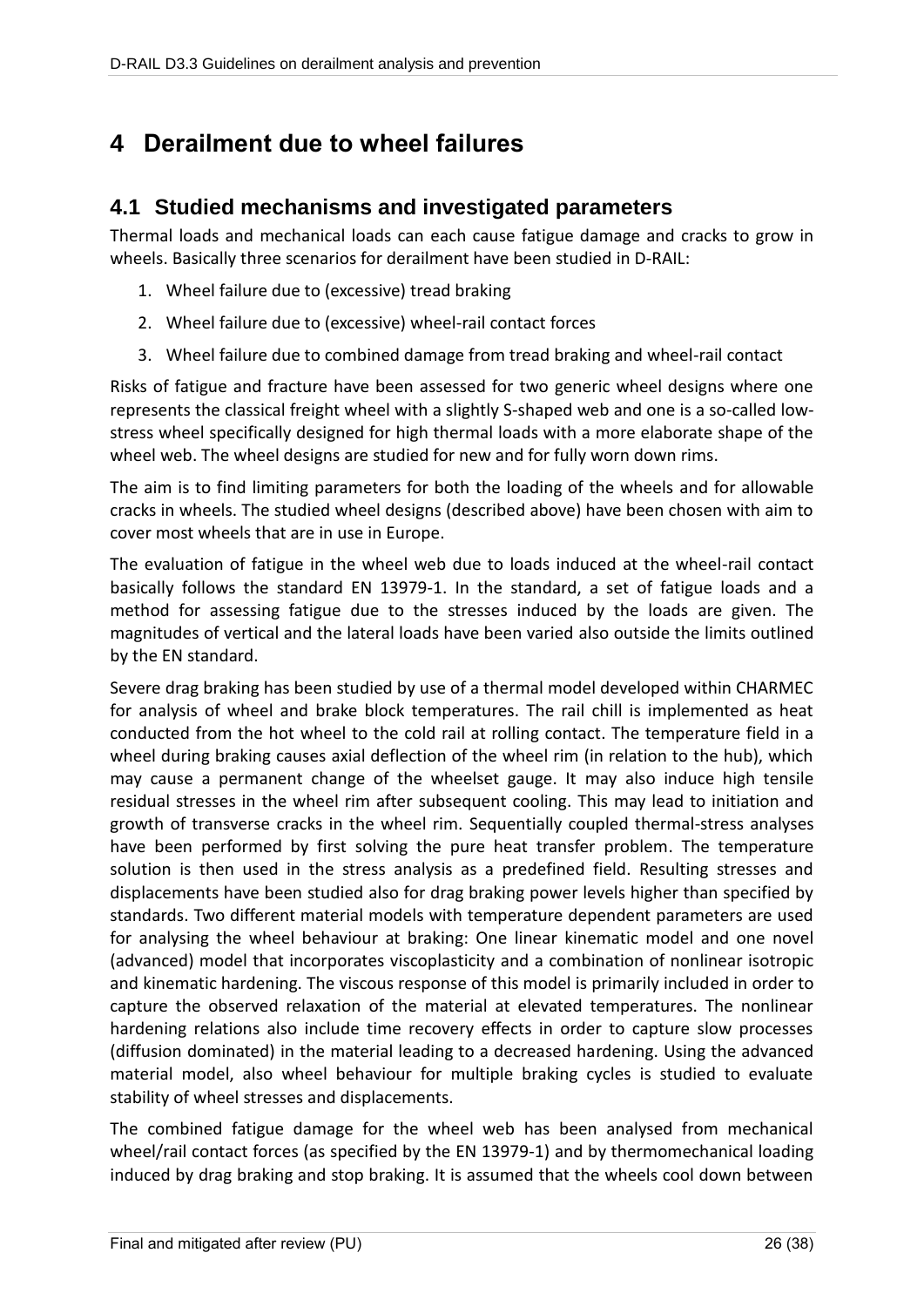brake cycles. In addition, to look at the influence of consecutive stop brake cycles also a braking load case that consists of two consecutive stops with time in-between only to allow for train acceleration is assessed. The damage is evaluated using a Coffin-Manson approach together with Palmgren–Miner damage accumulation. The damage from braking load cases is based on the stress–strain cycles during the fourth simulated brake cycle to allow the mechanical response to stabilize. The calculated lives of the wheels are determined for operational cases considering fully loaded wagons and for several prescribed drag and stop braking load cases. Positions of critical material points with respect to life are determined and the magnitudes of partial damage from the different load cases are studied. Moreover, in order to study the influence from an assumed deteriorated web surface as caused by e.g. severe corrosion or a surface scratch, it has been assumed that the fatigue limit is reduced. This reduction is assumed to affect mainly the high cycle fatigue life (by reducing the fatigue limit), whereas the (very) low cycle fatigue life is basically unaffected.

Analyses of the influence of track brakes, used on shunting yards, have been carried out for one wheel type. In the study, the combined damage on the wheel web is calculated from conventional wheel/rail contact forces (as specified by the EN 13979-1), unconventional forces induced by track braking and by thermomechanical loading induced by drag braking and stop braking. The damage is evaluated using a Coffin–Manson approach together with a Palmgren-–Miner damage accumulation. Track brake of two types is studied, one acting on both wheels of the wheelset and one track brake which acts on only one wheel in the wheelset.

To evaluate the wheels' susceptibility to crack initiation and growth, additional analyses were carried out. Circumferentially oriented elliptical cracks in the wheel web were presumed. Subsequent stress intensity factors and crack growth owing to mechanical loads were studied.

# **4.2 Main conclusions from numerical simulations**

### **4.2.1 Main influencing parameters**

Fatigue at mechanical loading has been studied for the two types of wheel designs. An assumed increase of the vertical loading (from 1.25P<sup>1</sup> to 2P or 3P), when the train is rolling on straight track, results in a minor increase in fatigue loading of the wheel web. However, if it is assumed that the increase in the vertical load also interacts with lateral loads at curving and negotiation of points and crossings, a quite substantially increase in the fatigue stresses can be seen at the transition between web and rim for the low-stress wheel design.

For the thermomechanical load case it is shown that there is a substantial difference between wheels with a slightly S-shaped web and a low-stress wheel. For single brake cycles at high power, all wheels have axial displacements even that are within requirements at the highest studied power level (80 kW). Moreover, for the residual axial displacements after braking, too high values are only obtained for the worn low-stress wheel. On the other hand, the low-stress wheel shows residual stresses that are within the regulations also for the worn wheel, whereas the slightly S-shaped shows too large stresses that can results in global wheel fracture. When analysing single brake cycles using the more advanced viscoplastic

 $\overline{a}$  $1$  Wheels are designed according to the standards EN13979-1 with a vertical load of 1.25P, where P is the static load on the wheel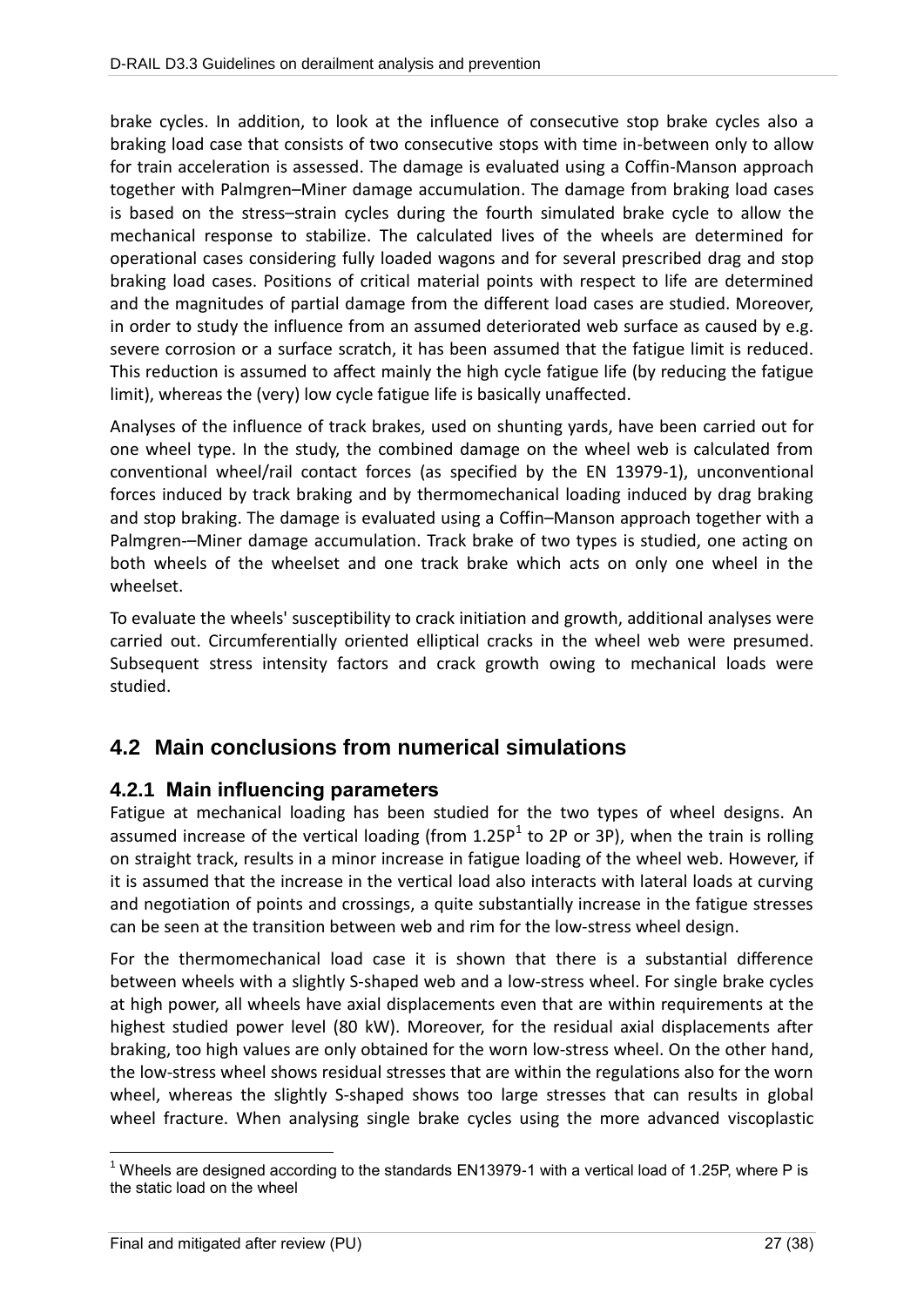material model, it is found that all wheels except the worn slightly S-shaped wheel has axial rim displacements that are in line with the standards. However, the worn low-stress wheel shows too high residual displacements of the wheel rim for powers higher than 60 kW. Similar to the analyses with the linear kinematic model, the slightly S-shaped wheel has residual stresses in the rim that are lower than required by the standards also at the highest studied power level of 80 kW. The worn low-stress wheel shows too high residual stresses in the wheel rim already at 60 kW.

The wheels have also been assessed for multiple brake cycles (with intermediate cooling to ambient temperature) using the viscoplastic material model. These analyses confirms the results from the single brake cycle with respect to residual stresses after braking; the slightly S-shaped wheel does not fulfil the requirements at 60 kW while the low-stress wheel fulfils the requirements also at the highest tested brake power (80 kW). When it comes to the residual axial flange deflection, it is found that the low-stress wheel shows a substantial global ratchetting behaviour in the axial direction for power levels of 60 kW and higher. For each brake cycle, an additional displacement increment is then added to the total axial flange deflection. This makes the wheel rim gradually move outside of allowed limits (towards the field side). At the same time, the stresses in the wheel rim increase, but are kept within the allowed limits. For the slightly S-shaped wheel the assumptions made after single brake cycles still hold with only minor differences (in residual stress levels and displacements) as compared to when analysing single cycles.

The analyses of wheel web life with respect to combined mechanical loads and loads from tread braking generally show long lives (several millions of kilometres) for the assumed loading. The loading spectrum of the wheels is based on a train running for 300 000 km with 94% straight track, 5% curves and 1% switches / crossings, with additionally 10 high power drag cycles and 10 000 stops (one stop every 30 km). It is found that the lives of the lowstress wheel and the slightly S-shaped wheel are limited by mechanical fatigue. The largest damage levels occur in the web close to the hub. However, worn slightly S-shaped wheels are limited in life by a combination of damage originating from mechanical fatigue and thermomechanical fatigue from braking. The largest damage is then found to occur towards the wheel rim. Depending on the assumed braking load cases, thermomechanical fatigue (from braking) contributes with up to 65% of the total damage. It should here be noted that the braking load cases have been considered to occur separately (i.e. intermediate cooling to ambient temperature) but assuming severe braking load cases (drag braking up to 70 kW and stop braking as severe as resulting from braking 25 tonnes axle load at  $1 \text{ m/s}^2$  from 120 km/h). In conclusion, the analyses of damage for combined mechanical loads (with forces in accordance with the standard EN 13979-1) and thermomechanical loads from braking are not restricting for wheel lives even when considering severe stop braking. Even the calculated lives of the worn wheels are higher than the expected total maximum service life of freight wheels (then having diameters ranging from new down to worn state).

Two cases of assumed deteriorated web surface (severe corrosion or surface scratch) that lead to fatigue limit reductions have been studied. In the first case a reduction by 25% is studied (corresponding e.g. to a change in surface roughness  $R_a=6.3 \mu m$  to 40  $\mu m$ ) and in the second case a reduction by 50% is studied (corresponding e.g. to a change in surface roughness *R*a=6.3 µm to a non-machined forged surface appearance). These reductions are presumed to modify the high cycle fatigue life, while leaving the low cycle fatigue life mainly unaffected. The result is a dramatic reduction in calculated wheel lives. For the 25 %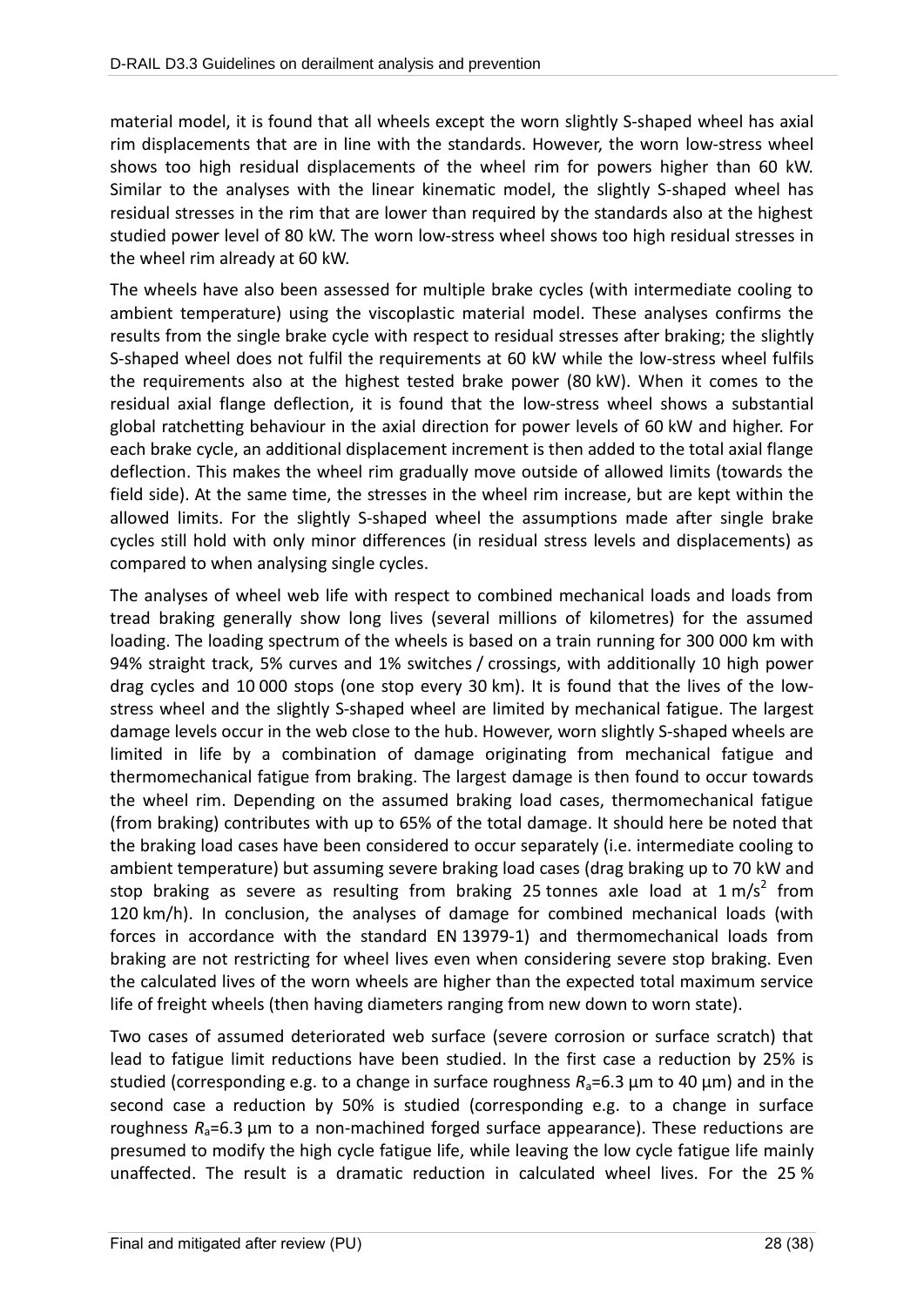reduction, the calculated wheel lives are still longer than about 800 000 km. For the 50 % reduction, the wheel lives now range from 90 000 km up to 150 000 km for all studied geometries. It can be concluded that the surface finish / appearance of the web is of utmost importance for wheel lives. Moreover, in the future, when stress optimized wheels will be more common these results indicate that wheel webs should be checked regularly at maintenance to avoid surface deterioration that substantially lowers the fatigue limit. An intact wheel web paint system for the duration of the wheel life is hence essential not to increase the risk of fatigue damage.

The wheel web life has also been analysed when assuming that each stopping event consists of two consecutive stop brake cycles (time between for train acceleration only) at each stopbraking event in the load spectrum. For this case, the resulting strain amplitude in the web is almost twice the one given by a separate stop. For this (degenerate) case it is found that the lives of the new wheels still are controlled by the mechanical fatigue, but that the lives of both wheel designs in the worn states are controlled by predominantly stop braking damage. However, even when considering double stops, the calculated lives of the wheels is still of the wheels are still more than one million km.

The analyses of the wheel life when also considering loads from track brakes show that the wheel lives are controlled by a combination of mechanical fatigue from conventional load cases and thermomechanical fatigue induced by tread braking. Here it should be noted that fairly short wheel lives are calculated, which is caused by the assumption that *three* consecutive stops are considered in these analyses. Nevertheless, the lives are only to a negligible degree controlled by the non-conventional mechanical loading cases that are induced by the track brakes. These findings indicate that there is no need to add loads from track brakes to the design load cases specified in standards. The study of wheel web cracks indicates that for normal running conditions crack growth rates are very low with stress intensity ranges only marginally above the crack growth threshold. When a crack continues to grow, the growth rate remains low and a substantial widening of the crack (in the circumferential direction) is required to for the crack to grow deeper into the web. Furthermore, it has been established that wheel web crack growth rates is fairly insensitive to increases in vertical and lateral loading.

A second type of wheel failure that may result in derailment is subsurface initiated RCF fractures. This has been previously studied see e.g. [1]. For this case, the main affecting parameters are vertical load magnitude (with a high influence also of high frequency content, see e.g. [2]), contact geometry, material defects, and contact close to the field side.

Further details are provided in [3].

## **4.2.2 Tentative limit values**

### **Wheel web fracture**

Concerning increased vertical loading at a lateral position corresponding to the rolling circle the risk of mechanical fatigue is low. However, the low-stress wheel design is sensitivity to large tread damage resulting in high vertical loads with an application point towards the sides of the wheel tread. For such a case fatigue of the wheel web could be an issue. However, to limit such loads more than vertical loads as generated at the rolling circle seems unrealistic. In general, no further limitations are required for such vertical loads than what is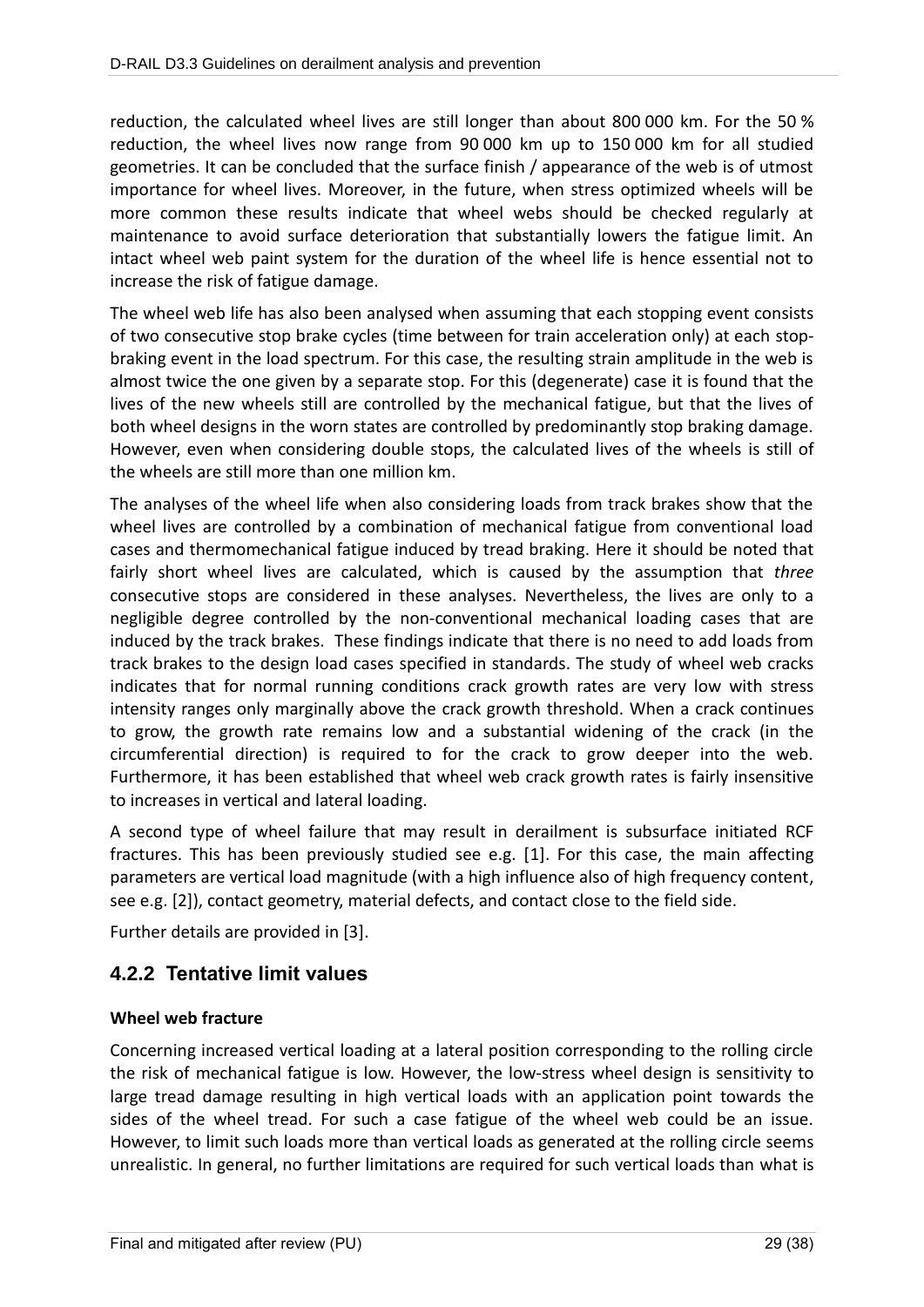required for the safety of the rail. In detail, an assumed increase in vertical loading at the rolling circle of the two wheel designs does not increase the maximum fatigue stresses until the load is higher than three times the static wheel load. For an axle load of 25 tonnes, a vertical load of three times the static axle load corresponds to 370 kN, which is higher than the maximum allowed vertical load proposed for avoiding rail damage of 350 kN (or even down to 250 kN at very cold conditions), see section 5.

Note however that the risk of damaging bearings has not been considered in the current analysis. The reason is that the main influence of a damaged bearing would be increased heating leading to an axle fracture, a topic which is studied in the EURAXLES project and thus explicitly excluded from D-RAIL.

Analyses of severe drag braking (power levels up to 80 kW with a duration of 45 min) show that displacements during and after braking and build-up of residual stresses can be limiting for the wheels. The two studied different wheel designs have different types of response to high power drag braking. For worn slightly S-shaped wheel too high residual tensile stresses occur for power levels larger than 60 kW. For the low-stress wheel residual displacements become too high at power levels 60 kW and higher. For this case, the analyses also indicate incremental growth of the axial flange deflection of the wheel rim, while residual stress levels are still within allowed limits.

### **Subsurface initiated rolling contact fatigue**

To keep the risk of subsurface initiated low, the operational scenarios should fulfil the requirement (cf [1])

$$
FI_{\rm sub} = \frac{F_z}{4 \rho a b} \left( 1 + f^2 \right) + c_{\rm dv} S_{\rm h, res} < S_{\rm e, dv} \tag{4.1}
$$

where *F<sup>z</sup>* is the normal force in the wheel–rail contact, *a* and *b* the semi-axes of the hertzian contact patch, *f* the traction coefficient (lateral load divided by normal load). Further,  $c_{\text{dv}}$  is a material parameter,  $\sigma_{hres}$  the hydrostatic part of the residual stress and  $\sigma_{e,eq}$  the equivalent fatigue limit accounting e.g. for the effect of material defects.

For practical purposes, equation (4.1) can be simplified to

$$
FI_{\rm sub} = \frac{F_z}{4 \rho a b} < S_{\rm e, dv} \tag{4.2}
$$

Where  $\sigma_{e,eq}$  can be approximated to around 220 MPa. Note that  $F_z$  needs to account for load frequencies up to around 1 kHz, cf [2].

### **4.2.3 Potential preventive measures**

### **Wheel web fracture**

Limitation of braking power or excessive wheel temperatures cannot be handled by way-side monitoring since the brake cycle can be of relatively short duration. Hence, on-wagon monitoring is required to assess problems with build-up of too high residual stresses (slightly S-shaped wheel design) or too high residual axial displacements of the wheel rim (low-stress wheel design). The two studied designs have the same limiting brake power and hence also the same limiting temperature level. Classification of wheels according to their handling of different time–temperature scenarios could be a way forward. In the present study, the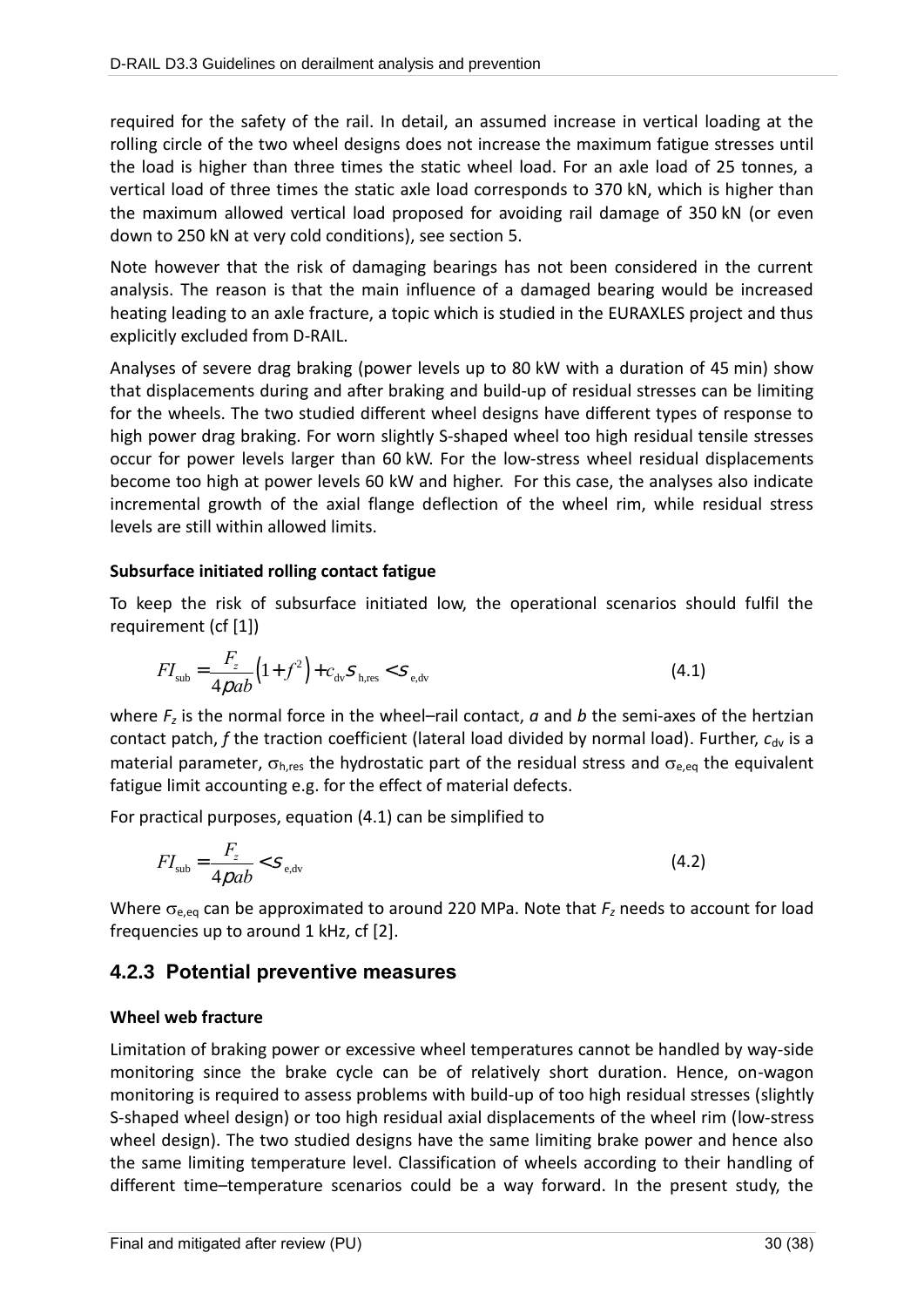power limits for a 45 min braking duration have been assessed and for this case a bulk rim temperature limit of 550 $\mathrm{^oC}$  corresponds to the limiting power level 60 kW. For a specific location of wheel temperature detection appropriate temperature limits can be defined. These wheel temperature limits might alternatively be "translated" into brake block temperatures for a specific block material.

A different type of preventive measure is to avoid having wheels in service that have been subjected to severe braking. This study implies that such wheels can be detected either by measuring residual stresses in the wheel rims (potential build-up of tensile stresses for slightly S-shaped wheel designs) or by measuring of the gauge of the wheelsets (low-stress wheel designs).

Furthermore, the study highlights the importance of proper maintenance of wheels, both regarding wheel tread damages (causing high wheel–rail contact forces) but also the increased risks of wheel web damage if allowing larger web surface deterioration that substantially lowers the fatigue limit. The management of the latter aspect is straightforward since in general 1) wheel webs are not prone to surface damage in the form of mechanical impacts / scratching and 2) protection from corrosion is given by a proper paint system.

### **Subsurface initiated rolling contact fatigue**

Long-term exposure of wheels to excessive vertical load magnitudes and poor contact geometries should be avoided. The former is obtained mainly by avoiding high-frequency contributions from out-of-round wheels and/or corrugated rails. The latter is obtained by primarily by having (and maintaining) matching wheel and rail profiles. Note that as axle loads and speeds increase, the margins for poor operational conditions decrease.

# **4.3 Recommendations and concluding remarks**

## **4.3.1 Recommended actions**

### **Operational measures**

- Wheels with excessive tread damage should be mitigated swiftly (naturally this not only relates to the risk of wheel failure, but also e.g. to rail breaks and bearing failures).
- Successive excessive brake cycles should be avoided.
- Wheel and rail maintenance should be performed as to avoid excessive wheel out-ofroundness and rail corrugation.
- Wheel treads should be manufactured so as to assure that no larger material defects are present.

#### **Monitoring measures**

• Implementation of on-wagon measurement of wheel or block temperatures for giving indications / warnings of tread brake malfunction. Such systems would only be required for vehicles not equipped with brake blocks with a "thermal fuse function" that protect the wheels by limiting wheel temperatures. Newly designed vehicles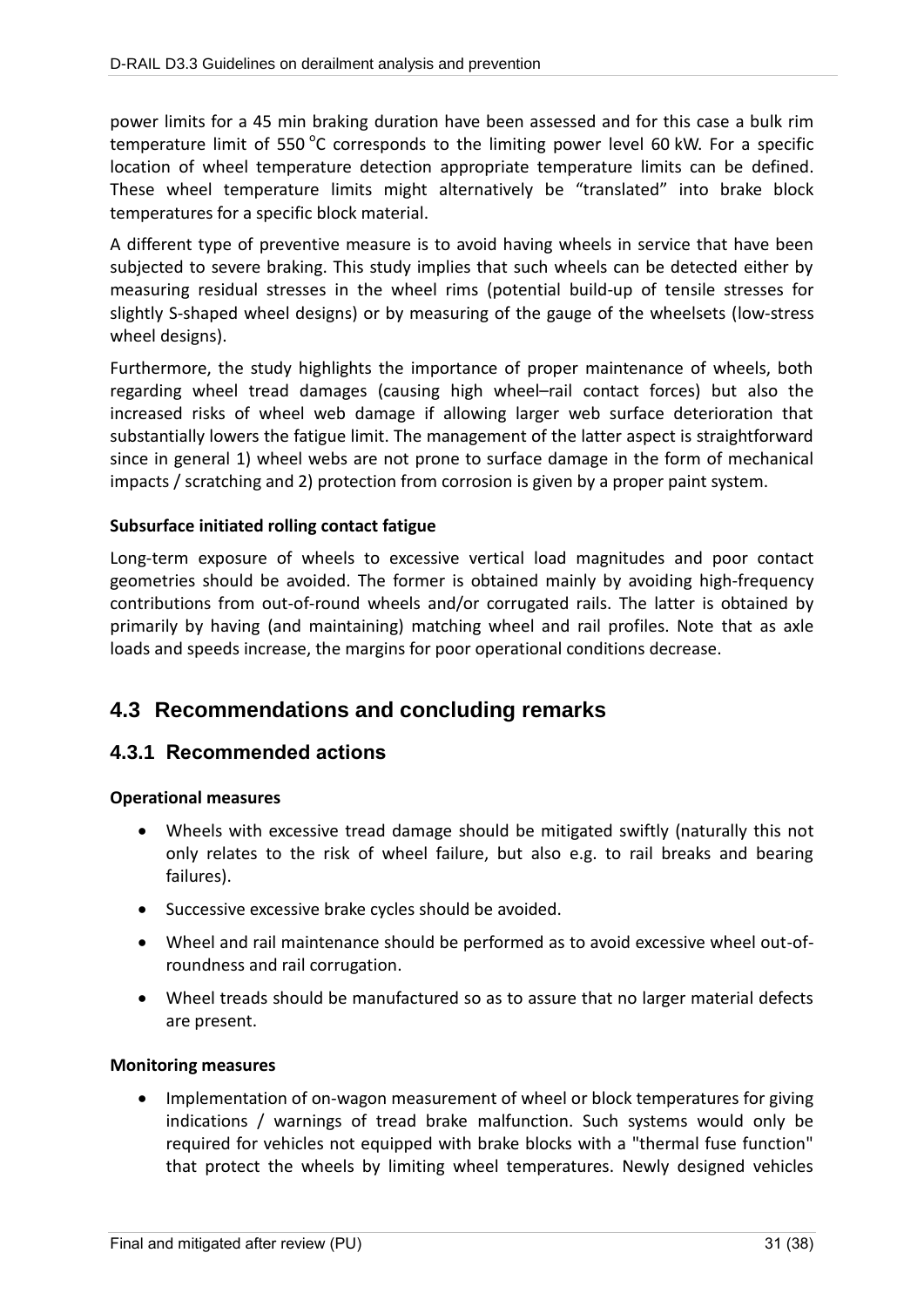should always be equipped with such blocks, but older designs will normally continue to operate with their original set-up.

- Wheel–rail contact loads should be monitored. Since higher vertical loads can be allowed with respect to wheel fatigue than with respect the rail damage (and most likely bearing damage), the values given in Section 5 are sufficient.
- The wheel tread and rail head geometries should be monitored to assure conformity. This can be done either continuously in operation (e.g. laser measurements) or during inspections (workshop or track inspections). Usually wear is a fairly slow process, which means that in most cases the latter version should be sufficient.
- The absence of larger material defects should be assured by inspections during manufacturing.
- The rail / wheel gauge (and also the wheel/rail profiles, see above) need to be monitored to avoid contact close to the field side of the wheel tread.
- Detection of corrugated rail surfaces and out-of-round wheels.

### **Limiting values**

Different limiting temperatures can be chosen for different classes of wheels depending on their capability to handle high brake power and temperature differences within the wheel. On-board measurement of wheel temperatures could be limited to about 550  $^{\circ}$ C (rim bulk temperature at centre of rim) or could possibly be reassessed for an allowed even higher temperature (at the surface of the wheel rim) in a chosen actual position for temperature measurement.

For subsurface initiated RCF, limiting parameters are defined by a limit of the magnitude of  $FI_{sub} \leq 220 \text{ MPa}$ , see [1, 2].

## **4.3.2 Potential commercial impact**

Implementation of on-wagon temperature warning systems can substantially increase the derailment safety of freight vehicles equipped with general brake blocks (mainly older wagons). However the action is also fairly costly.

Limiting the vertical loading is already proposed in order to avoid rail breaks. Thus, there will be a synergy effect that increases the value of such detectors.

Regarding RCF-related fractures, most of the proposed monitoring actions are already employed for other reasons (e.g. track geometry measurements, defect detection of new wheels, some wheel load measurements, profile measurements in workshops and during rail grinding). Further monitoring actions will of course carry an additional cost. However the benefits are not confined to derailment prevention. As an example, corrugation identification from measurements of high-frequency contact loads will aid also in combating noise pollution.

Further, there is a major commercial impact in that D-RAIL aids in applying physically sound limit values e.g. on wheel temperatures, allowed load magnitudes etc. This will lead to savings due to a combination of decreasing risk of derailment (and deterioration, noise pollution etc), less unneeded operational disruptions and lower maintenance cost. Tentative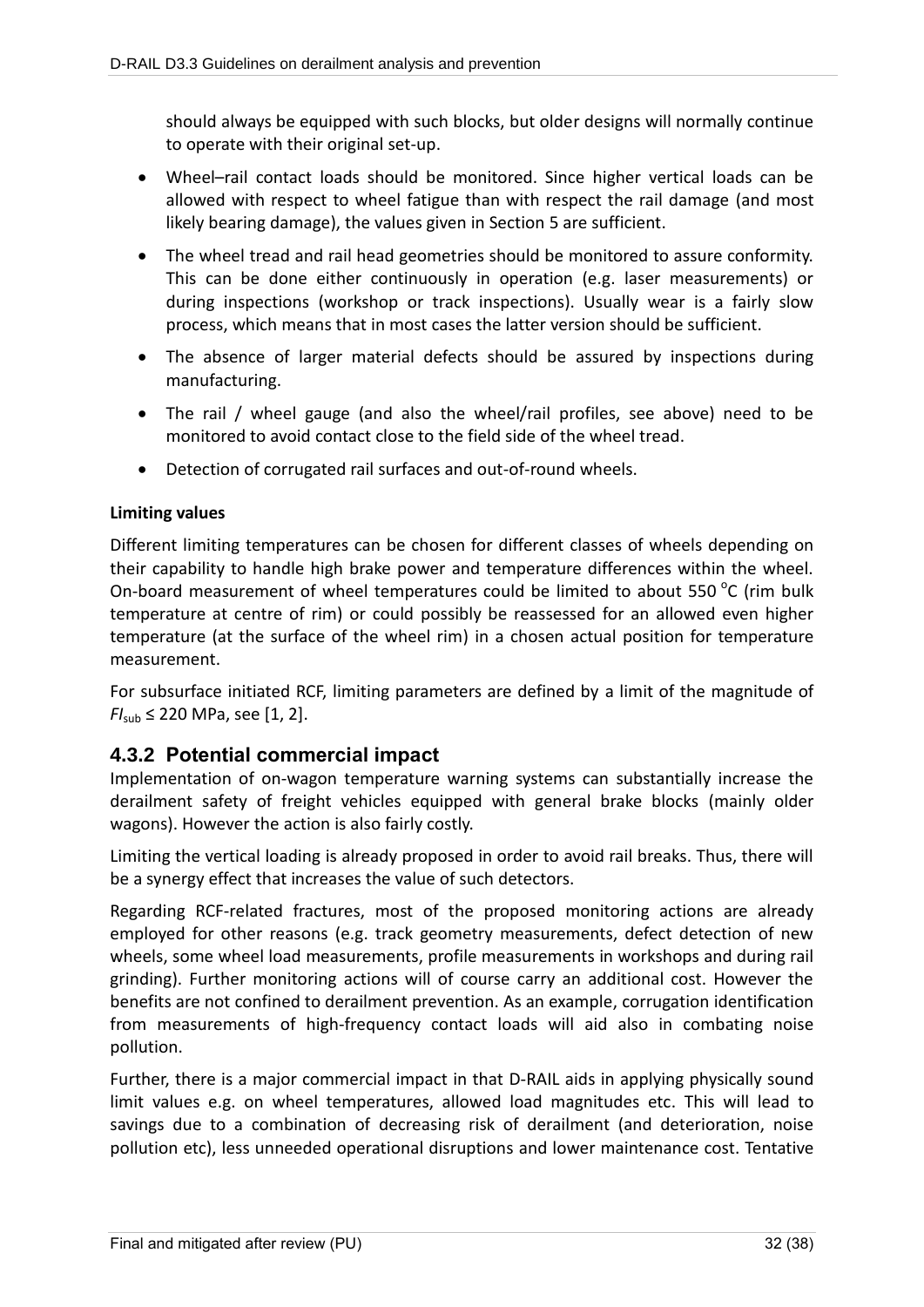magnitudes of such savings can be estimated from the evaluations made in WP1 and WP7 of D-RAIL.

## **4.4 References**

- 1. Anders Ekberg, Elena Kabo & Hans Andersson, **An engineering model for rolling contact fatigue**, *Fatigue & Fracture of Engineering Materials & Structures*, vol 25, no 10, pp 899--909, 2002
- 2. Jens C O Nielsen & Anders Ekberg, **Acceptance criterion for rail roughness level spectrum based on assessment of rolling contact fatigue and rolling noise**, *Wear*, vol 271, no 1–2, pp 319–327, 2011
- 3. D-RAIL, **D3.2: Analysis and mitigation of derailment, assessment and commercial impact**, *in preparation*, 2013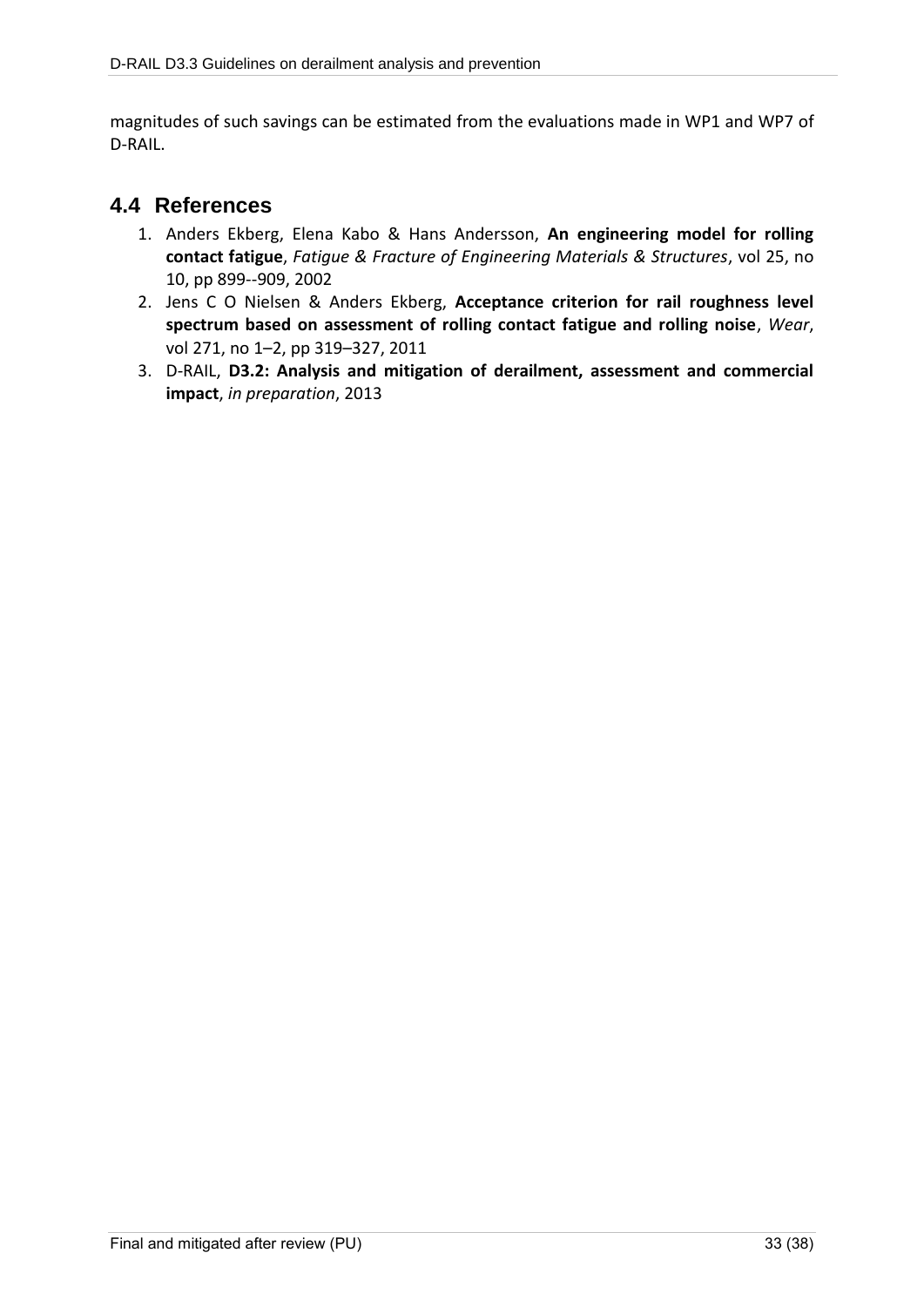# **5 Derailment due to rail failures**

## **5.1 Studied mechanisms and investigated parameters**

The study focuses on rail brakes. Primarily rail breaks owing to cracks originating from the gauge corner of the railhead (head checks) and from the edge of the rail foot have been investigated. The main conclusions should however (perhaps with some additional analyses) be roughly transferable to other types of cracks in the railhead (e.g. squats) and the rail foot (centre cracks).

As for other rail cracks (see e.g. [1]), such as cracks emanating at the rail web, from bolt holes at insulated joints, from welds etc, caution should be taken. The reason is that such defects are strongly related to local conditions (e.g. the run-down of a joint, the quality of a weld etc). Thus, the formation and growth of these cracks will depend more on these local conditions, then on global conditions (wheel impact load, track stiffness etc).

The analysis has set out from the presumption that:

- A rather large initial crack exists either in the rail head or the rail foot
- The crack is sufficiently large so that global bending (and uniform tension due to global thermal loading) will be the dominating crack driving force.
- Linear elastic fracture mechanics is valid, i.e. fracture is presumed when  $K_1 \geq K_{1c}$ , where K<sub>I</sub> is the stress intensity owing to rail bending and uniform thermal loading and  $K_{1c}$  is the fracture toughness of the rail (here taken as  $K_{1c}$  = 40 MPa $V$ m). Crack growth rates until fracture can be estimated using Paris law.

# **5.2 Main conclusions from numerical simulations**

## **5.2.1 Main influencing parameters**

The main influencing parameters are

- Wheel/rail contact load The vertical load is the main parameter in the propagation and fracture of the larger rail cracks, which have been studied here.
- Material defect sizes and locations "Material defect" here mainly implies defects that have formed during operation and handling of the rail, e.g. initiated head checks and check marks / corrosion pits on the rail foot.
- Rail temperature

The key parameter here is the difference between rail temperature and the stress free temperature that will result in a tensile (or compressive) stress in the rail. Note that the (absolute) temperature may also alter the mechanical characteristics of the track (and the vehicles).

• Track stiffness

This includes the global stiffness along the track, as well as the influence of local stiffness, e.g. hanging sleepers.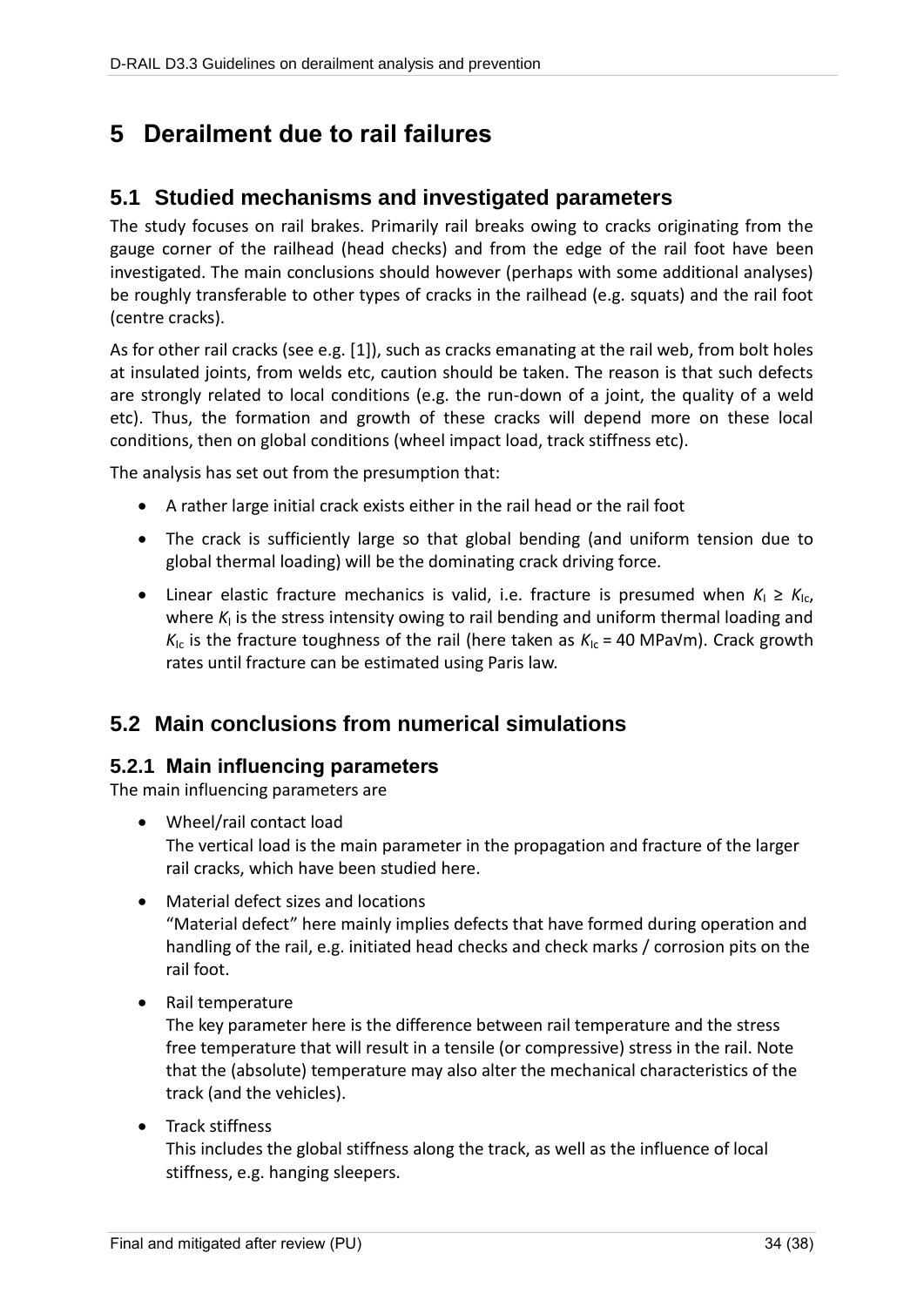### **5.2.2 Tentative limit values**

Taking the wheel/rail contact load as the primary parameter, and other parameters as "bad cases" (meaning values that will promote rail breaks, but are not as high as to be very rare), reasonable limit values of wheel/rail contact forces will be in the order of 350 kN down to around 250 kN for very cold conditions.

Corresponding crack sizes at fracture are in the order of 25 mm for a rail head crack and 5 mm for a rail foot crack.

The limit values account for the influence of hanging sleepers and not too soft ballast stiffness (presumed to be  $\geq$  30 MN/m per half sleeper).

### **5.2.3 Potential preventive measures**

The most efficient preventive measure is to either prevent the formation of rail cracks (which in the case of head cracks is likely to be unrealistic) or to identify and remove rail defects before they are large enough to potentially cause a rail break.

Note that a large derailment risk usually corresponds to multiple rail breaks at a rather closely confined stretch of the track (in the order of a meter). This risk is larger for head cracks than for foot cracks since headcheck crackss have a tendency to form in clusters at highly loaded stretches of the track (usually in curves). Squats and similar crack forms are in this aspect usually in-between these two extremes.

Note also that if the rail break occurs in a signal rail (which is a 50% chance for a track with rail circuits), it will be detected as a loss os rail circuit. Thus, if rail circuits are removed (e.g. due to a change of signalling system) there is a need for improved / more common inspections.

Crack growth rates, and corresponding inspection intervals, can be estimated as outlined in [2].

## **5.3 Recommendations for continued studies in D-RAIL**

### **5.3.1 What needs to be detected / measured / monitored?**

- Wheel/rail contact loads
	- o peak load
	- o time series
- Material defect sizes and locations
	- o rail head
	- o rail foot
	- $\circ$  other cracks not included in the analysis, but potential safety risks
- Rail temperature
	- o preferably lowest temperature between to wheel load detectors
	- o good prognosis important to plan for decreases in allowed impact loads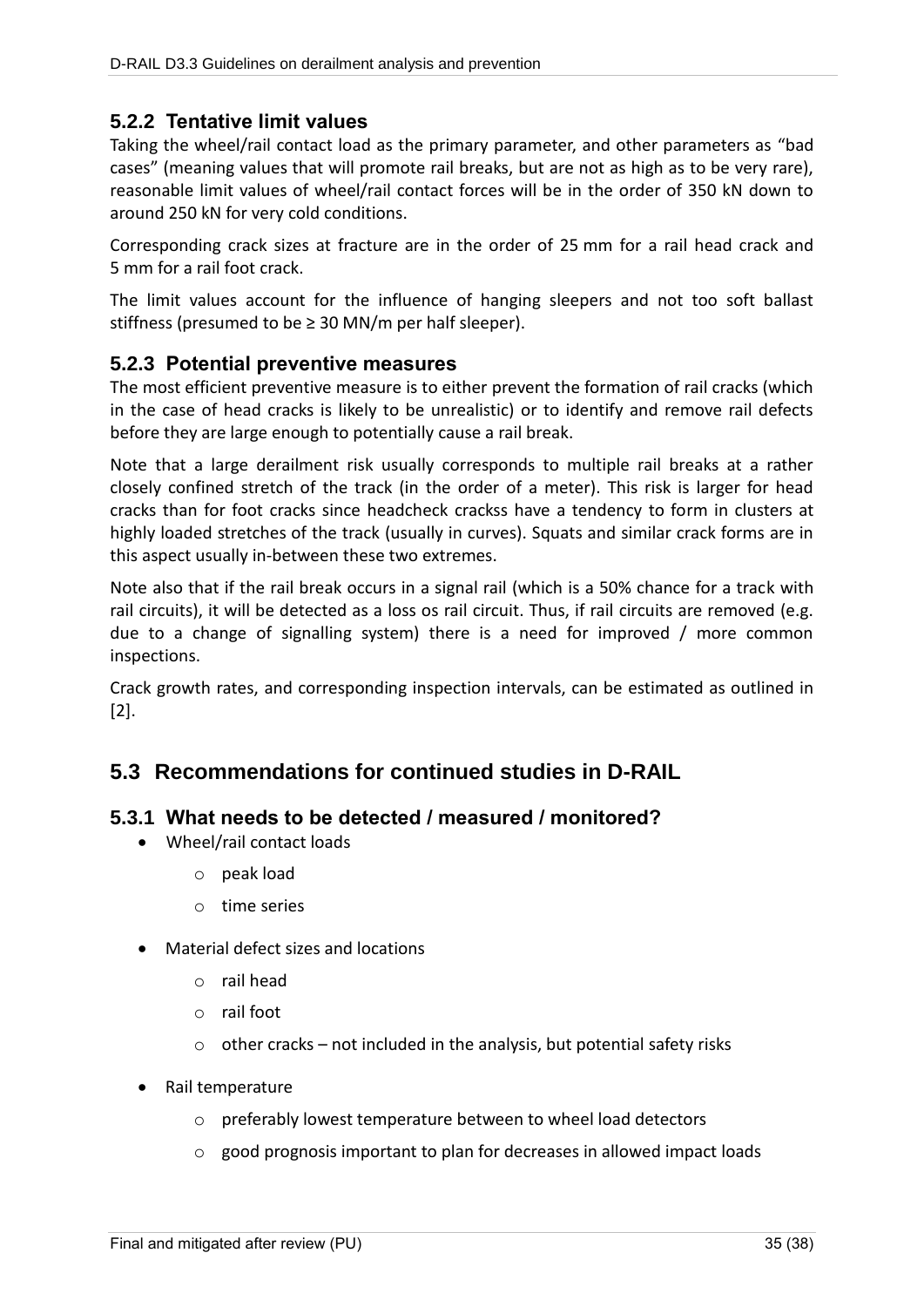- Track stiffness
	- o average stiffness
	- o hanging sleepers

In addition, points on the line with increased load magnitudes and/or stress concntrations, e.g. insulated joints, welds, transition zones and switches and crossings should be subjected to additional monitoring.

### **5.3.2 Which measurement / monitoring accuracy is needed?**

• Wheel/rail contact loads

In general a reasonable accuracy would be in the order of 10 kN. However there are some potential pitfalls:

- systematic errors should be avoided

- measurements where trains are stopped will cause major costs; a lack of accuracy in such measurements may lead to legal complications

For these reason, the accuracy may need to be higher.

• Material defect sizes and locations

The derived limits correspond, as mentioned, to a crack size of 25 mm for a rail head crack and 5 mm for a rail foot crack. However crack sizes that need to be identified are smaller since it must be assured that cracks do not grow to failure in-between inspections. As noted above, head cracks have a tendency to continuously form.

The size of an initial, small crack that can be identified **with certainty** will have a very high influence on evaluated inspection intervals.

The **certainty** of finding **large** cracks is crucial from a safety perspective and allowed wheel loads. Here the accuracy in size is not as important.

Thus, defect size measurement accuracy is in the order of one millimetre for initial, and in the order of 5 mm and 2 mm for large rail head and rail foot cracks, resepctively. The reliability must be very high (i.e. the detection failure rate must be very low).

Rail temperature

A reasonable measurement accuracy is in the order of some 5°C. Note that this corresponds to the coldest section in-between to wheel load detectors. Further, there is a need to carry out prognoses some day(s) in advance to facilitate logistics.

• Track stiffness

The important features are to be able to identify (and mitigate) very soft tracks, and to identify (and mitigate) hanging sleepers.

### **5.3.3 Tentative limit magnitudes**

Wheel impact loads in the order of 350 kN down to around 250 kN for very cold conditions.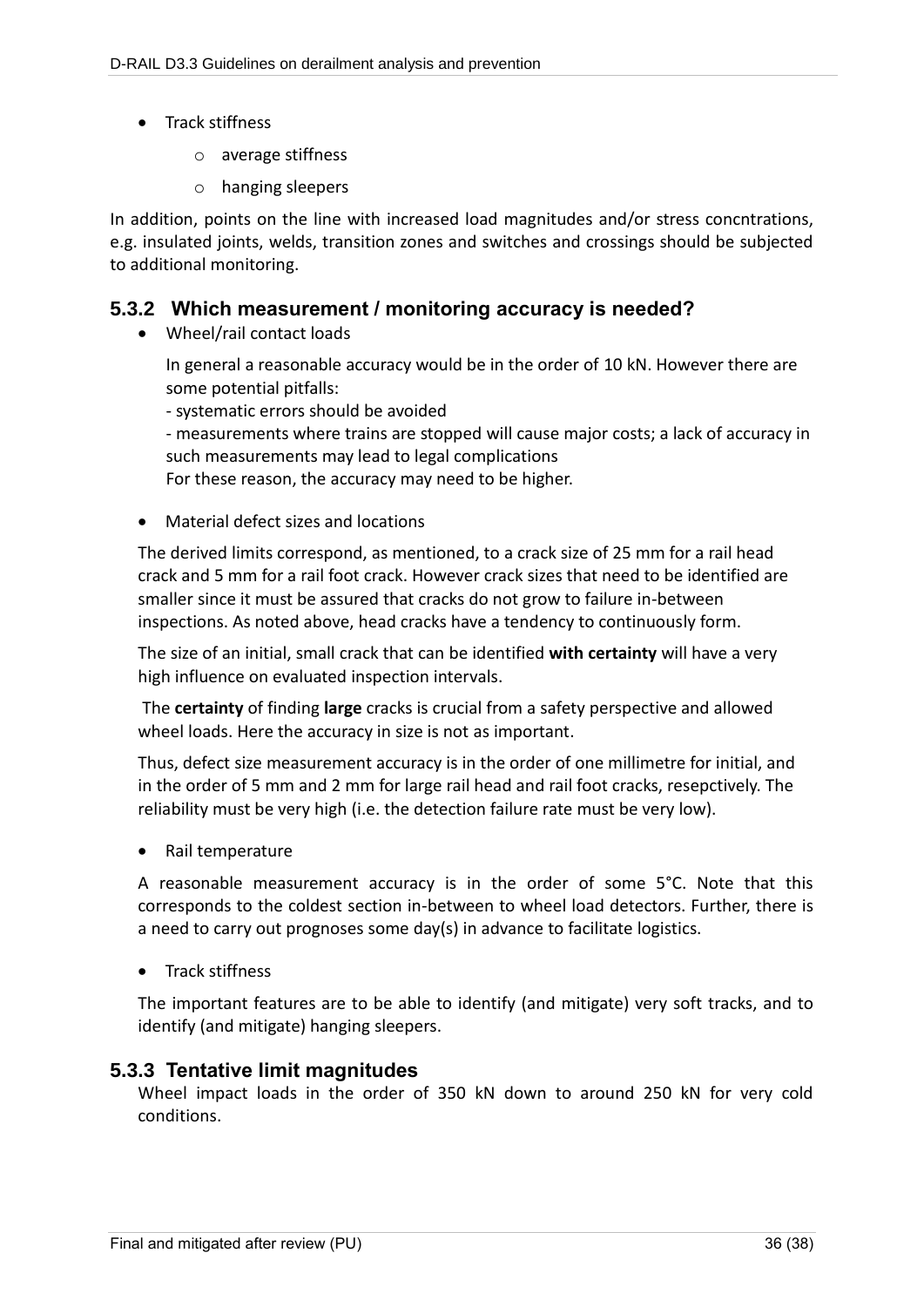Reasonable crack sizes that should be detected (and mitigated) are for a rail head crack some 2 mm for an initial crack and 2 cm for a final crack; and for a rail foot crack some 1 mm for an initial crack and 5 mm for a final crack.

### **5.3.4 How measured data should be employed in operational control and maintenance planning?**

Required crack inspection intervals and resulting maintenance procedures need to be established based on results in the analysis. Further, communication and mitigating actions at high wheel loads (also below alarm limits) need to be established and harmonized (in the framework sense) across Europe. This is dealt with in the UIC-project HRMS.

### **5.3.5 Parameters / scenarios suitable for test investigations / validations**

Test data on wheel impact loads exist in the literature (see e.g. [\[3\]](#page-36-0)). Simulations have been calibrated / validated with these.

Test regarding relation between lateral forces and lateral bending in curves would be valuable. This is planned for D-RAIL WP6.

### **5.3.6 Potential commercial impact**

Regarding potential reductions in derailment costs, please refer to [\[4,](#page-36-1) [5\]](#page-36-2). Generally wheel load detectors have additional value in that they can be used for operational monitoring (e.g. of amounts of transported cargo), vehicle maintenance planning etc. Also track stiffness measurements have synergy effects in that data can be used for maintenance planning. Temperature measurements can be employed also for other types of meteorological prognoses.

## **5.4 References**

- 1. UIC, UIC Code 712R: Rail defects, 4<sup>th</sup> Edition, January 2002.
- 2. Anders Ekberg, Elena Kabo & Jens C O Nielsen, **Alarm limits for wheel–rail impact loads – part 2: analysis of crack growth and fracture**, *Chalmers Applied Mechanics*, Research report 2009:03, 53 pp, 2009
- <span id="page-36-0"></span>3. Jens C.O. Nielsen, **High-frequency vertical wheel–rail contact forces— Validation of a prediction model by field testing**, *Wear*, vol 265, no 9–10, pp 1465–1471, 2008
- <span id="page-36-1"></span>4. D-RAIL, **D1.1: Summary report and database of derailments incidents**, 71 pp + 1 annex (3 pp), 2012
- <span id="page-36-2"></span>5. D-RAIL, **D1.2: Report on derailment economic impact assessment**, 27 pp + 3 annexes (3+1+2 pp), 2012